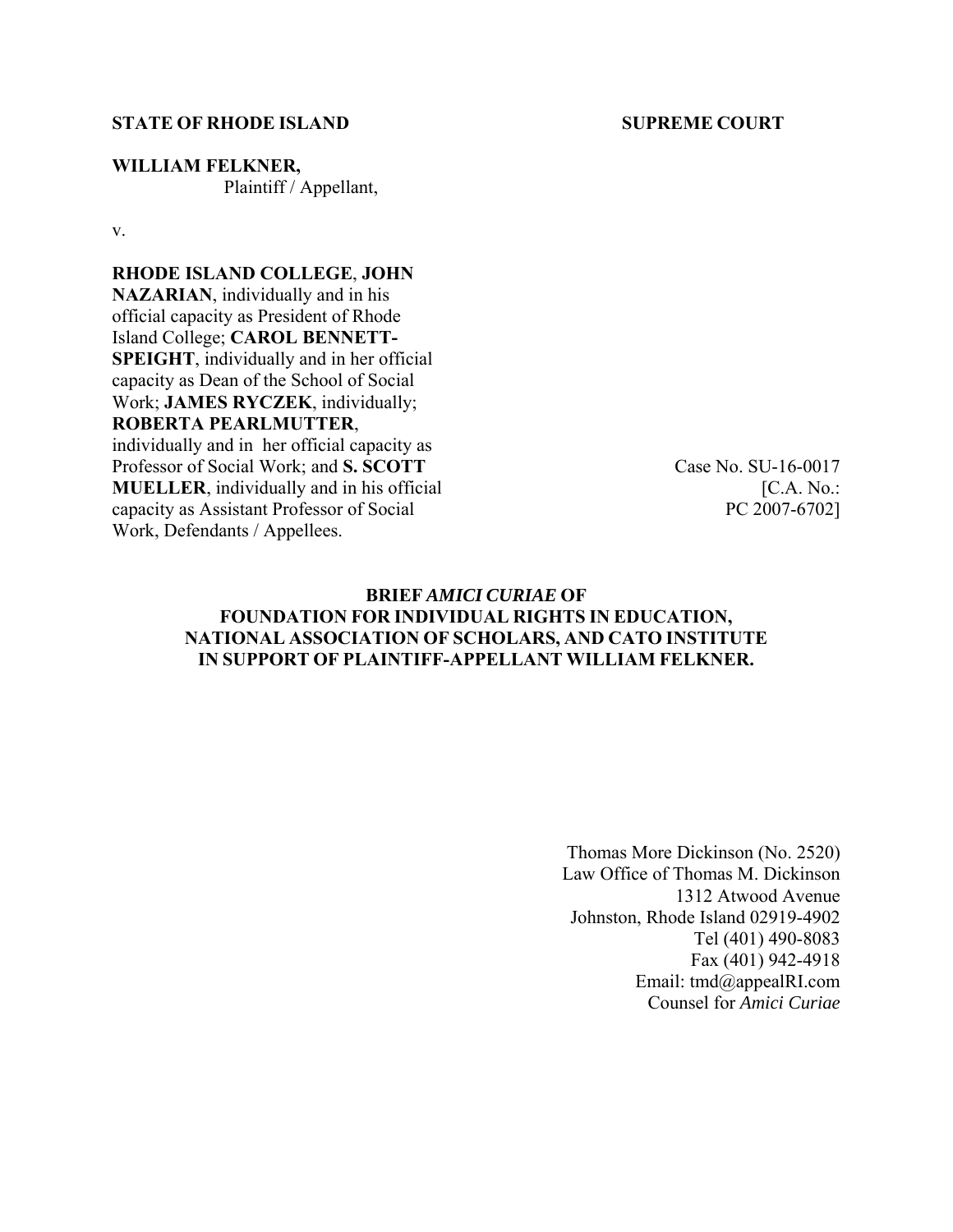# **TABLE OF CONTENTS**

| The First Amendment Does Not Allow the Government to Compel Individuals to Lobby<br>I.                                  |
|-------------------------------------------------------------------------------------------------------------------------|
| The Trial Justice Erred in Finding That Felkner's First Amendment Rights Were Not<br>А.                                 |
| The government cannot compel an individual to lobby in support of a position with which<br>1.                           |
| Defendants violated the First Amendment by penalizing Felkner for refusing to lobby in<br>2.<br>favor of a bill that he |
| <b>B.</b>                                                                                                               |
| The Trial Justice Inappropriately Relied on Analytical Frameworks Established in Contexts<br>П.                         |
| A.                                                                                                                      |
| <i>Hazelwood</i> involved speech that could potentially be viewed as bearing the school's<br>1.                         |
| 2.                                                                                                                      |
| The Cases Cited by the Trial Justice to Support Her Hazelwood Analysis Are<br>B.                                        |
| If Allowed to Stand, the Trial Justice's Decision Will Encourage Censorship on Public<br>Ш.                             |
| Despite Well-Established Law, Student First Amendment Rights Are Violated on<br>A.                                      |
| This Court Must Act to Protect the First Amendment Rights of Public College<br>B.                                       |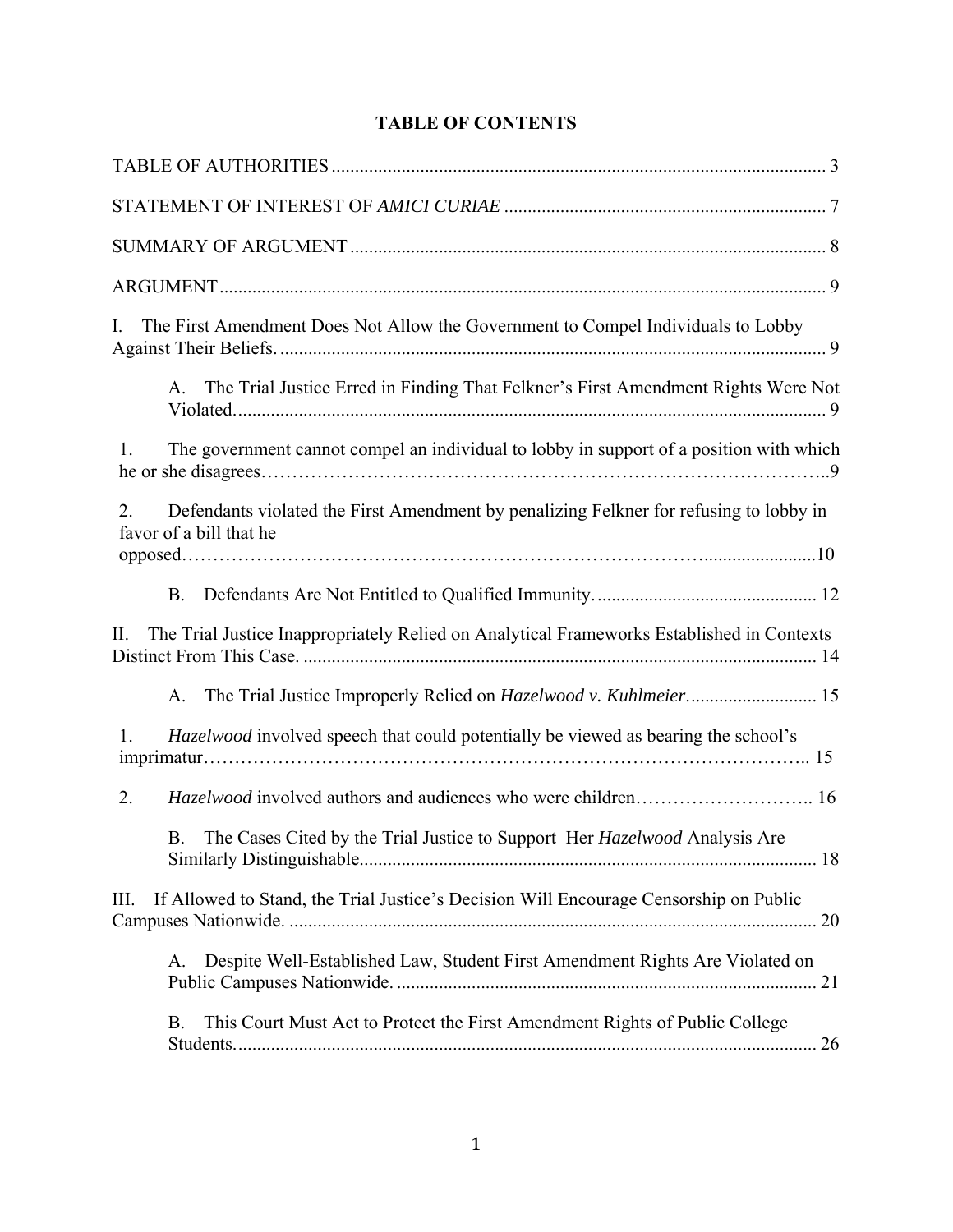| C. Ensuring Students' Freedom to Enjoy Their First Amendment Rights Requires a          |  |
|-----------------------------------------------------------------------------------------|--|
| Denial of Qualified Immunity, Which Will Provide Clarity and Predictability to Everyone |  |
|                                                                                         |  |
|                                                                                         |  |
|                                                                                         |  |
|                                                                                         |  |
|                                                                                         |  |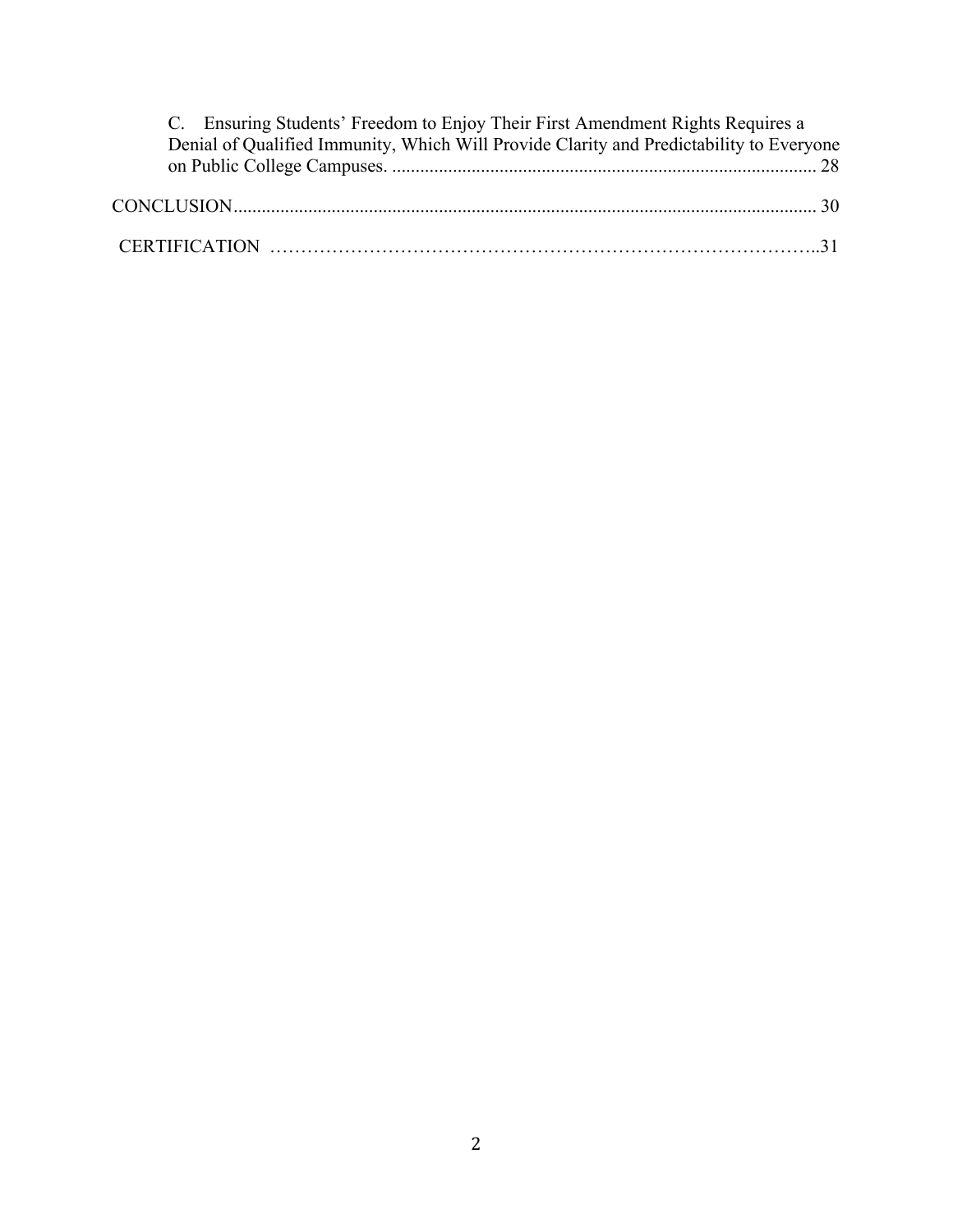# **TABLE OF AUTHORITIES**

| × |
|---|
|   |

| Board of Regents of the University of Wisconsin System v. Southworth, 529 U.S. 217 (2000)  17 |
|-----------------------------------------------------------------------------------------------|
| Booher v. Bd. of Regents, Northern Ky. Univ., 1998 U.S. Dist. LEXIS 11404 (E.D. Ky. Jul. 21,  |
|                                                                                               |
|                                                                                               |
|                                                                                               |
| Coll. Republicans at San Francisco State Univ. v. Reed, 523 F. Supp. 2d 1005 (N.D. Cal. 2007) |
|                                                                                               |
|                                                                                               |
|                                                                                               |
|                                                                                               |
|                                                                                               |
|                                                                                               |
|                                                                                               |
|                                                                                               |
|                                                                                               |
|                                                                                               |
|                                                                                               |
| Hurley v. Irish-Am. Gay, Lesbian & Bisexual Grp. of Boston, 515 U.S. 557 (1995) 9             |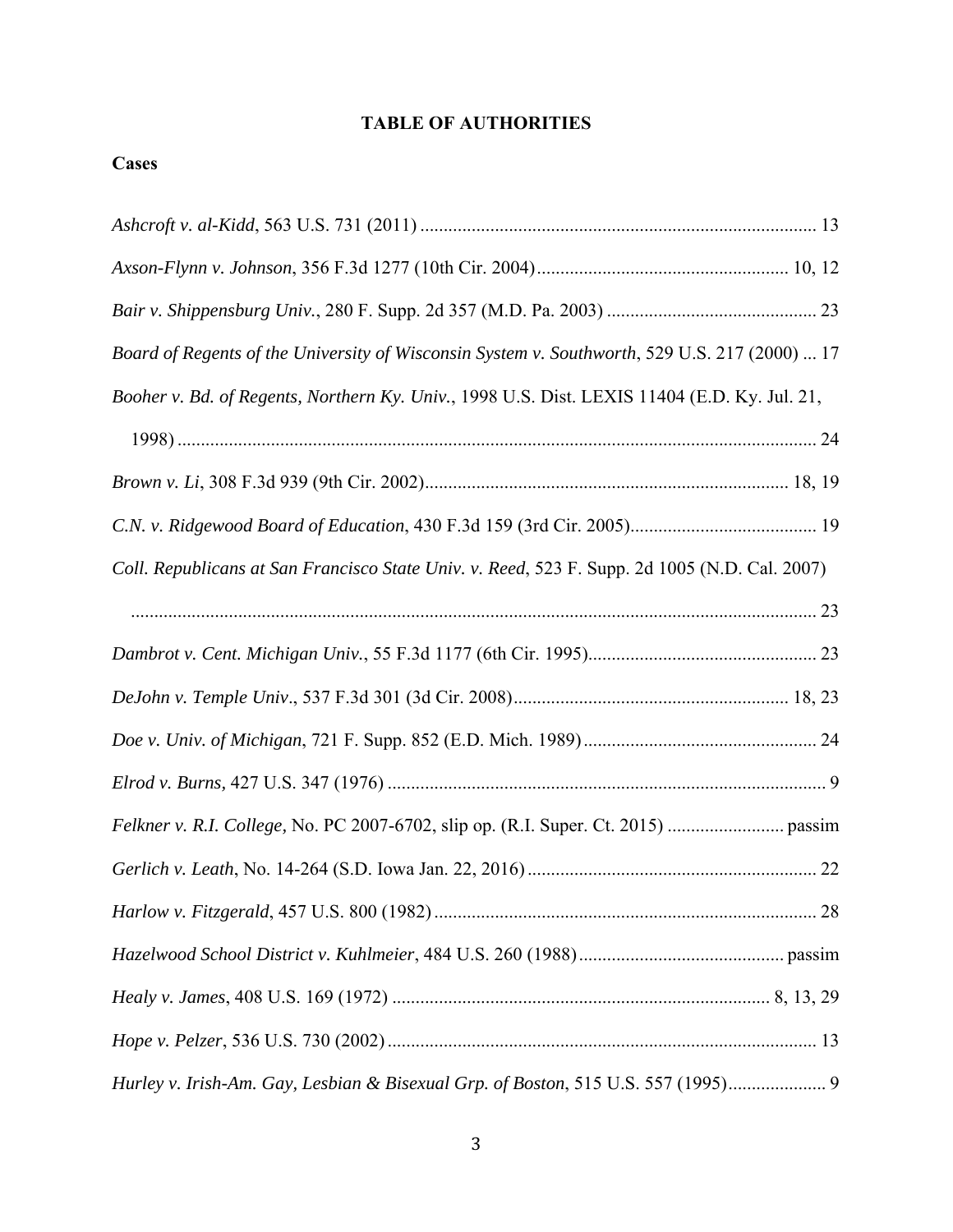| Keyishian v. Bd. of Regents of the Univ. of the State of New York, 385 U.S. 589 (1967)  21, 29  |
|-------------------------------------------------------------------------------------------------|
| McCauley v. Univ. of the Virgin Islands, 618 F.3d 232 (3d Cir. 2010) 17, 23                     |
|                                                                                                 |
|                                                                                                 |
|                                                                                                 |
|                                                                                                 |
|                                                                                                 |
|                                                                                                 |
| Rosenberger v. Rector and Visitors of the Univ. of Virginia, 515 U.S. 819 (1995)  21            |
|                                                                                                 |
| Smith v. Tarrant Cnty. College Dist., 694 F. Supp. 2d 610 (N.D. Tex. 2010)  23                  |
|                                                                                                 |
|                                                                                                 |
|                                                                                                 |
| Univ. of Cincinnati Chapter of Young Americans for Liberty v. Williams, No. 1:12-cv-155, 2012   |
|                                                                                                 |
| UWM Post, Inc. v. Bd. of Regents of Univ. of Wisconsin Sys., 774 F. Supp. 1163 (E.D. Wis. 1991) |
|                                                                                                 |
| Van Tuinen v. Yosemite Cmty. Coll. Dist., No. 1:13-at-00729 (E.D. Cal. filed Oct. 10, 2013)  25 |
|                                                                                                 |
|                                                                                                 |
|                                                                                                 |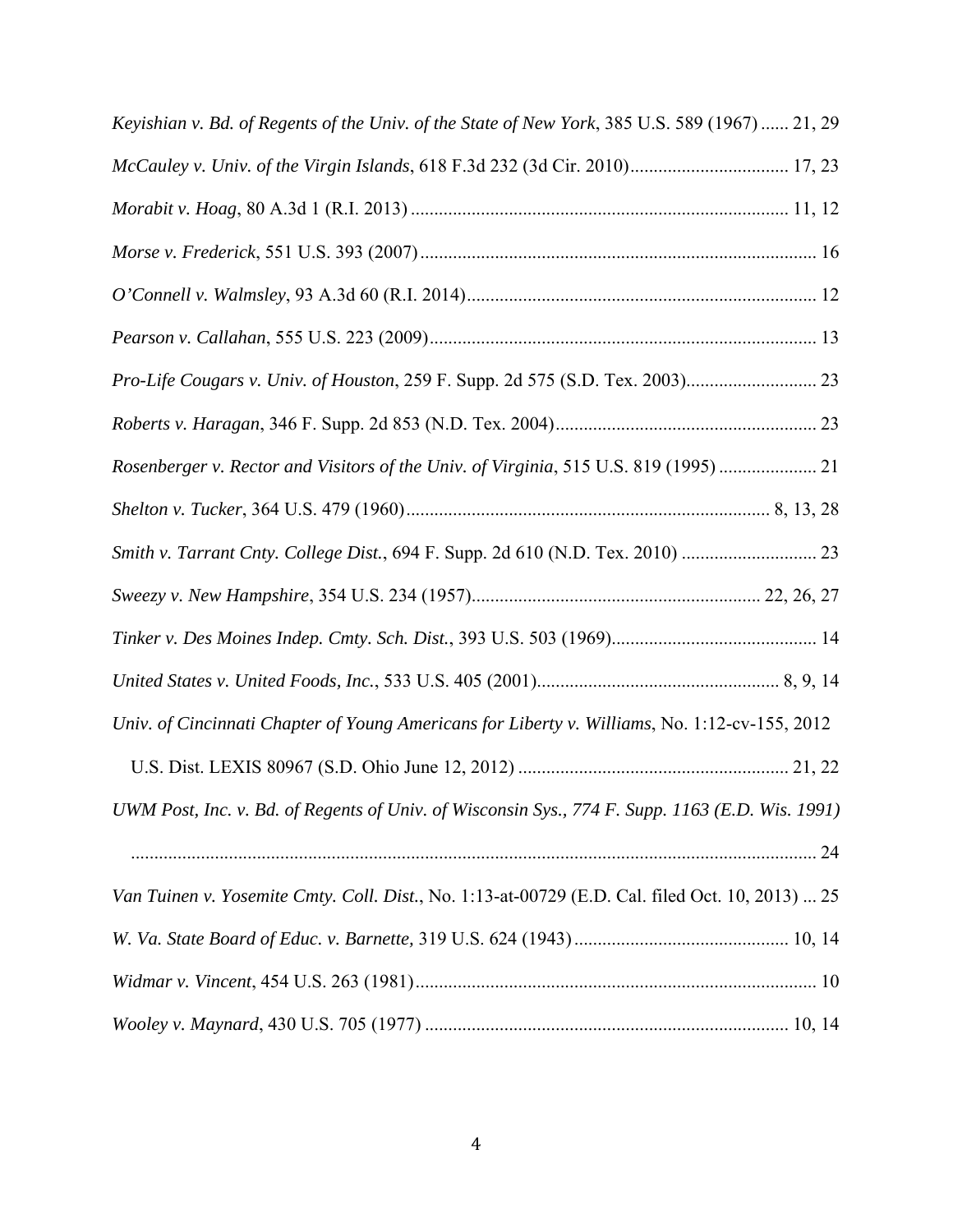# **Other Authorities**

| Azhar Majeed, Putting Their Money Where Their Mouth Is: The Case for Denying Qualified<br>Immunity to University Administrators for Violating Students' Speech Rights, 8 CARDOZO PUB.                                                |
|--------------------------------------------------------------------------------------------------------------------------------------------------------------------------------------------------------------------------------------|
| Barry Petchesky, University Suspends Journalism Student For Asking Questions For A Class                                                                                                                                             |
| Catherine Sevcenko and Katie Barrows, FIRE's Stand Up For Speech Litigation Project Turns                                                                                                                                            |
| ERIC L. DEY, MOLLY C. OTT, MARY ANTONAROS, CASSIE L. BARNHARDT & MATTHEW A.<br>HOLSAPPLE, ENGAGING DIVERSE VIEWPOINTS: WHAT IS THE CAMPUS CLIMATE FOR<br>PERSPECTIVE-TAKING? (Washington, D.C.: Association of American Colleges and |
| FOUND. FOR INDIVIDUAL RIGHTS IN EDUC., SPOTLIGHT ON SPEECH CODES 2016: THE STATE OF                                                                                                                                                  |
| Glenn Coin, How an email to three college coaches led to a near suspension for SUNY Oswego                                                                                                                                           |
| Glenn Coin, SUNY Oswego president "heart sick" over case of student suspended for                                                                                                                                                    |
| Greg Lukianoff, UNLEARNING LIBERTY: CAMPUS CENSORSHIP AND THE END OF AMERICAN                                                                                                                                                        |
| Jessica Chasmar, Calif. college student wins \$50K settlement in free speech case, WASH. TIMES,                                                                                                                                      |
| Letter from Peter Bonilla to State University of New York at Oswego President Deborah F.                                                                                                                                             |
| Nan Austin, MJC halt of Constitution handout lands on YouTube, MODESTO BEE, Sep. 19, 2013                                                                                                                                            |
| Nan Austin, MJC student files freedom of speech lawsuit against college, MODESTO BEE, Oct.                                                                                                                                           |
| Press Release, Found. for Individual Rights in Educ., Victory: Northern Michigan U. Publicly                                                                                                                                         |
| S.D. Lawrence, U Cincinnati Free Speech Restrictions Struck Down in Court, EDUC. NEWS (June                                                                                                                                          |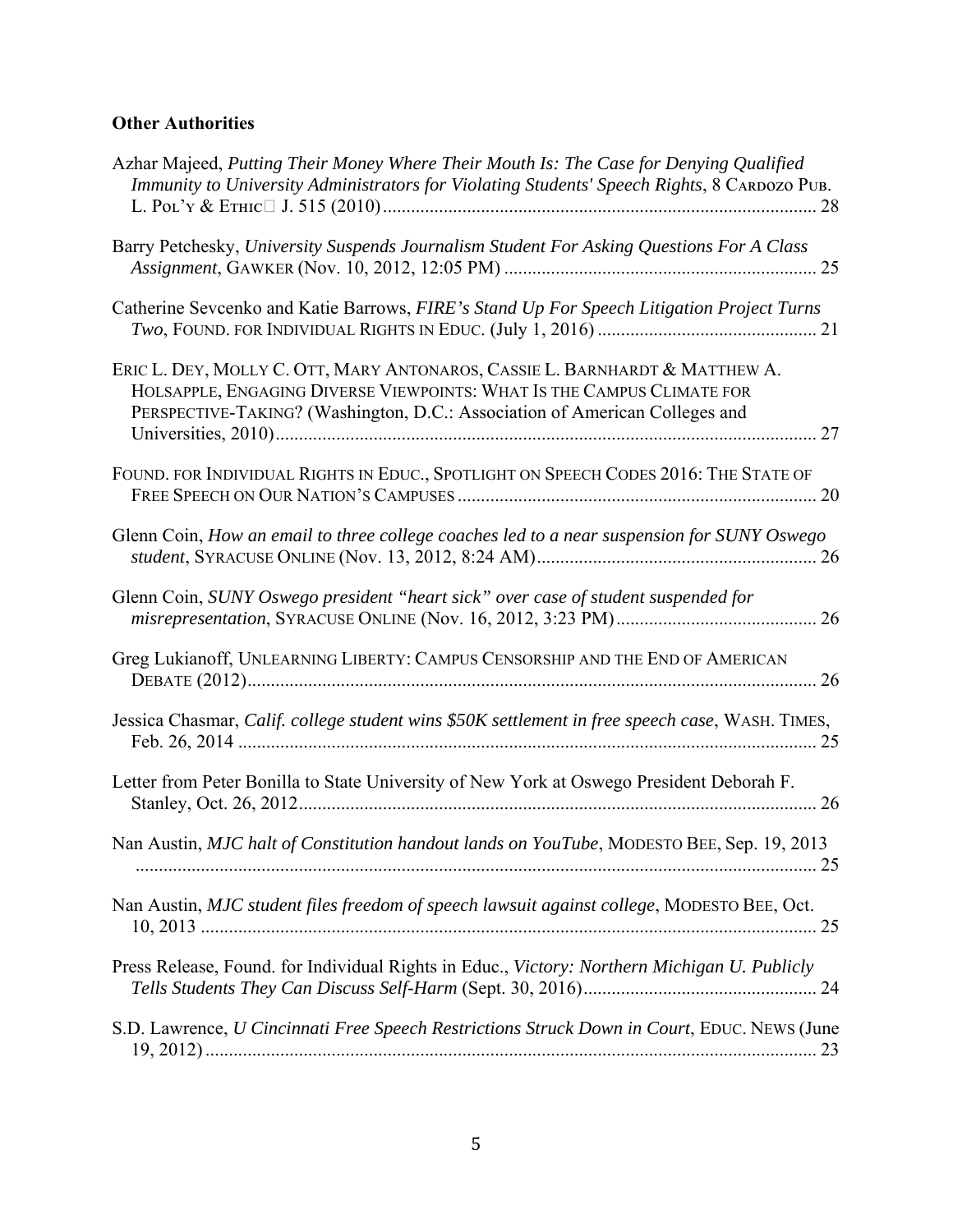| William Creeley, Journalism Student Suspended for Offending Hockey Coaches, HUFFINGTON |  |
|----------------------------------------------------------------------------------------|--|
|                                                                                        |  |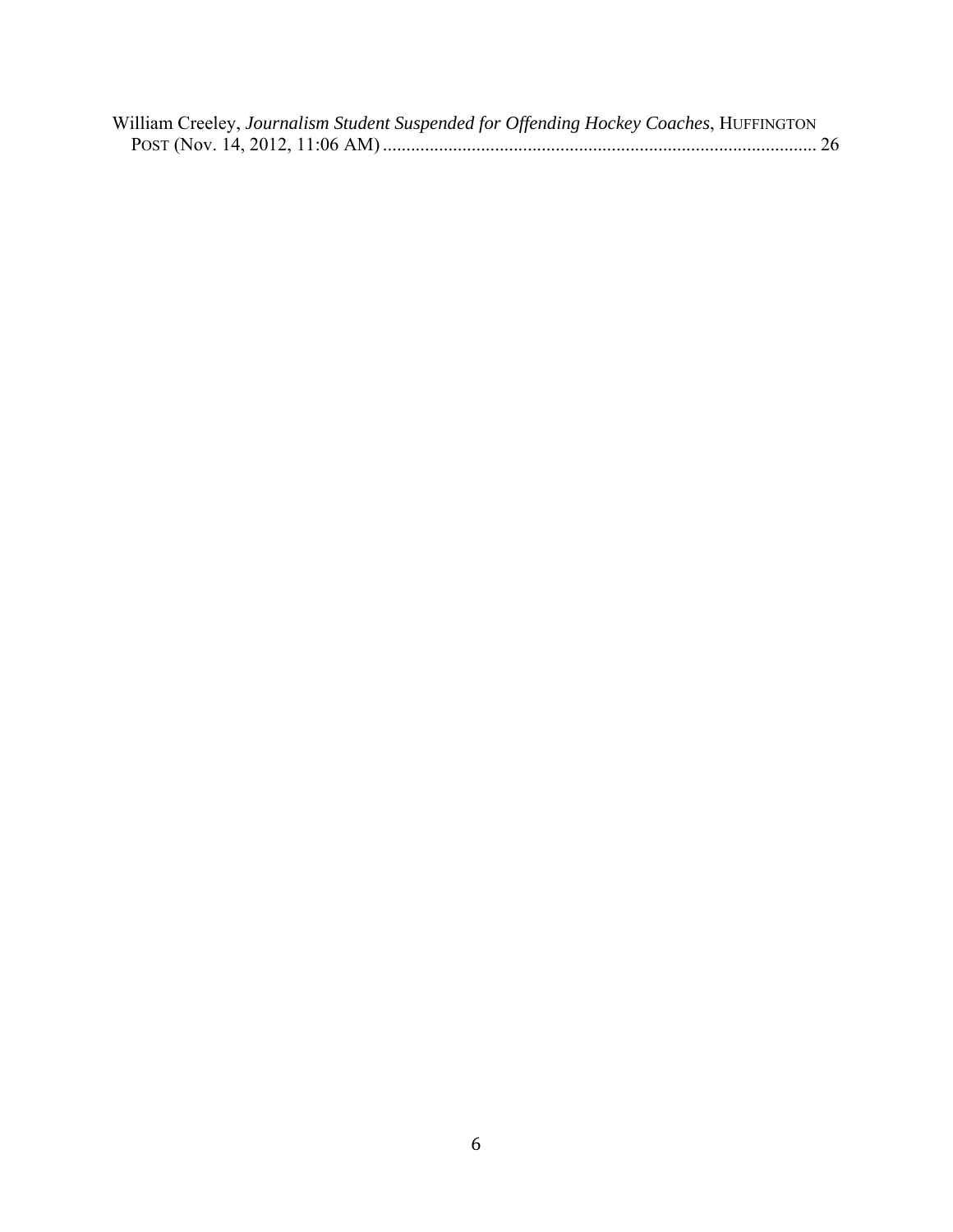#### **STATEMENT OF INTEREST OF** *AMICI CURIAE*

The Foundation for Individual Rights in Education ("FIRE") is a nonpartisan, nonprofit, tax-exempt education and civil liberties organization dedicated to defending student and faculty rights at our nation's institutions of higher education. Since its founding in 1999, FIRE has effectively and decisively defended constitutional liberties including freedom of speech, legal equality, due process, religious liberty, and sanctity of conscience on behalf of students and faculty nationwide via legal and public advocacy. FIRE believes that if our nation's universities are to best prepare students for success in our democracy, the law must remain clearly on the side of student and faculty rights.

The National Association of Scholars ("NAS") is a network of scholars and citizens united by a commitment to academic freedom, disinterested scholarship, and excellence in American higher education. NAS upholds the principles of academic freedom that include faculty members' and students' freedom to pursue academic research; their freedom to question and to think for themselves; and their freedom from ideological imposition. These freedoms are means toward the pursuit of truth that is essential to higher education. NAS regularly publishes studies that examine curricula and other aspects of higher education policy and practice; files friend-of-the-court briefs in legal cases, defending freedom of speech and conscience, and the civil rights of educators and students; and gives testimony before congressional and legislative committees to engage public support for worthy reforms.

The Cato Institute ("Cato") was established in 1977 as a nonpartisan public policy research foundation dedicated to advancing the principles of individual liberty, free markets, and limited government. Cato's Center for Constitutional Studies was established in 1989 to help restore the principles of limited constitutional government that are the foundation of liberty. Toward those ends, Cato publishes books and studies, conducts conferences and forums,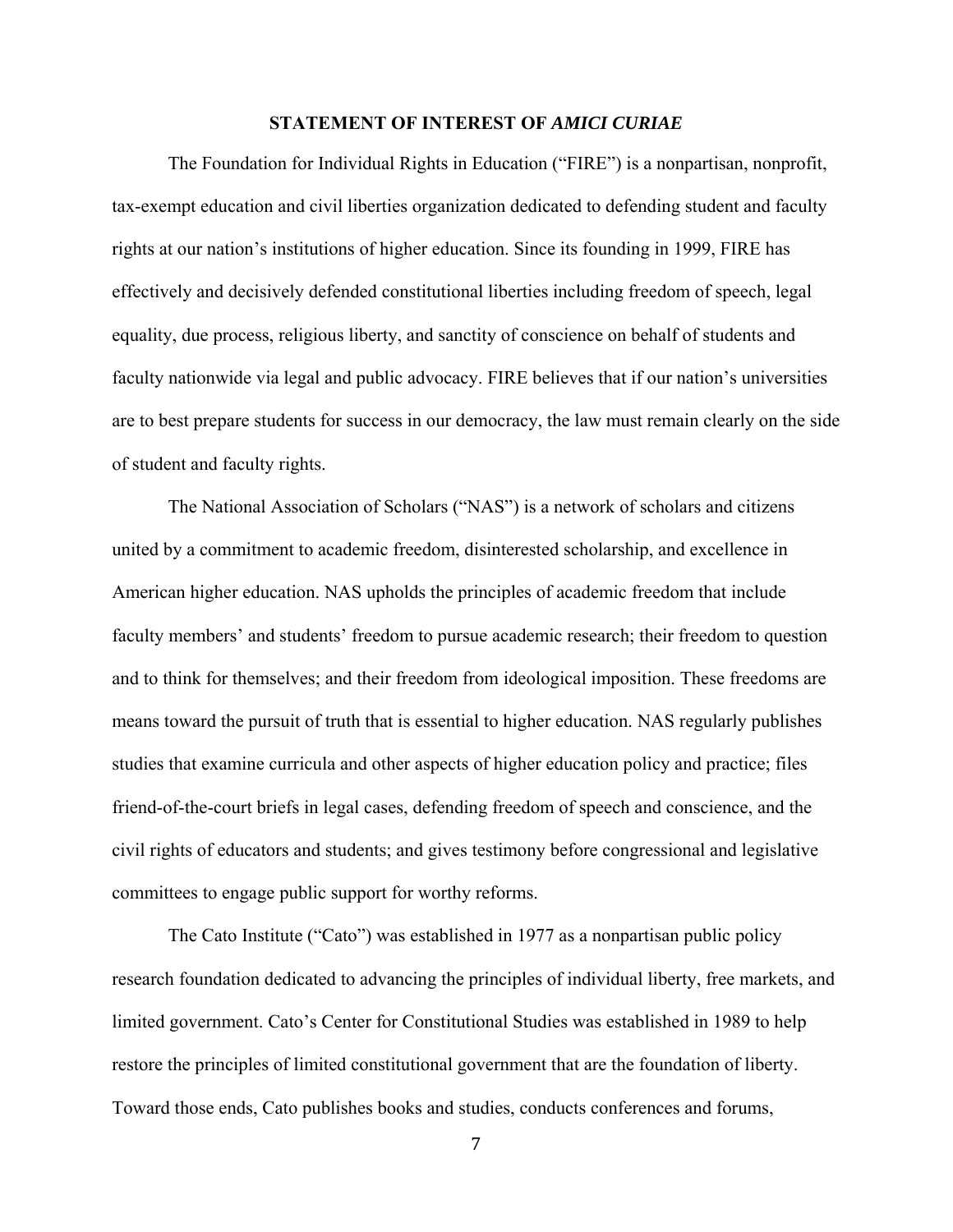publishes the annual *Cato Supreme Court Review*, and files *amicus* briefs.

This case is of interest to *amici* because it concerns the contours of a student's right to freedom of expression and freedom of conscience at a public institution of higher education. *Amici* believe that all students must have equal access to the benefits of public educational programs, without regard to their political views and commitments, and that public institutions cannot require students to publicly lobby elected officials in support of a particular viewpoint. *Amici* believe that if allowed to stand, the trial justice's decision will embolden public college administrators across the country to disregard their constitutional obligations. Given *amici*'s shared commitment in preserving constitutional rights on our nation's public campuses, *amici* have a deep interest in securing a just result in this case.

#### **SUMMARY OF ARGUMENT**

The expressive rights of public college students like William Felkner are fully protected by the First Amendment. Courts have long recognized that safeguarding student speech rights is of particular importance for our nation. *See Shelton v. Tucker*, 364 U.S. 479, 487 (1960) ("The vigilant protection of constitutional freedoms is nowhere more vital than in the community of American schools."). Indeed, nearly a half century ago, the Supreme Court of the United States declared that it could allow "no room for the view that . . . First Amendment protections should apply with less force on college campuses than in the community at large." *Healy v. James*, 408 U.S. 169, 180 (1972).

The trial justice's opinion is erroneous for several reasons. First, students should not be compelled to lobby in support of a position with which he or she disagrees. *See, e.g.*, *United States v. United Foods, Inc.*, 533 U.S. 405, 410 (2001). Second, because the trial justice failed to view the evidence in the light most favorable to the nonmoving party, she concluded that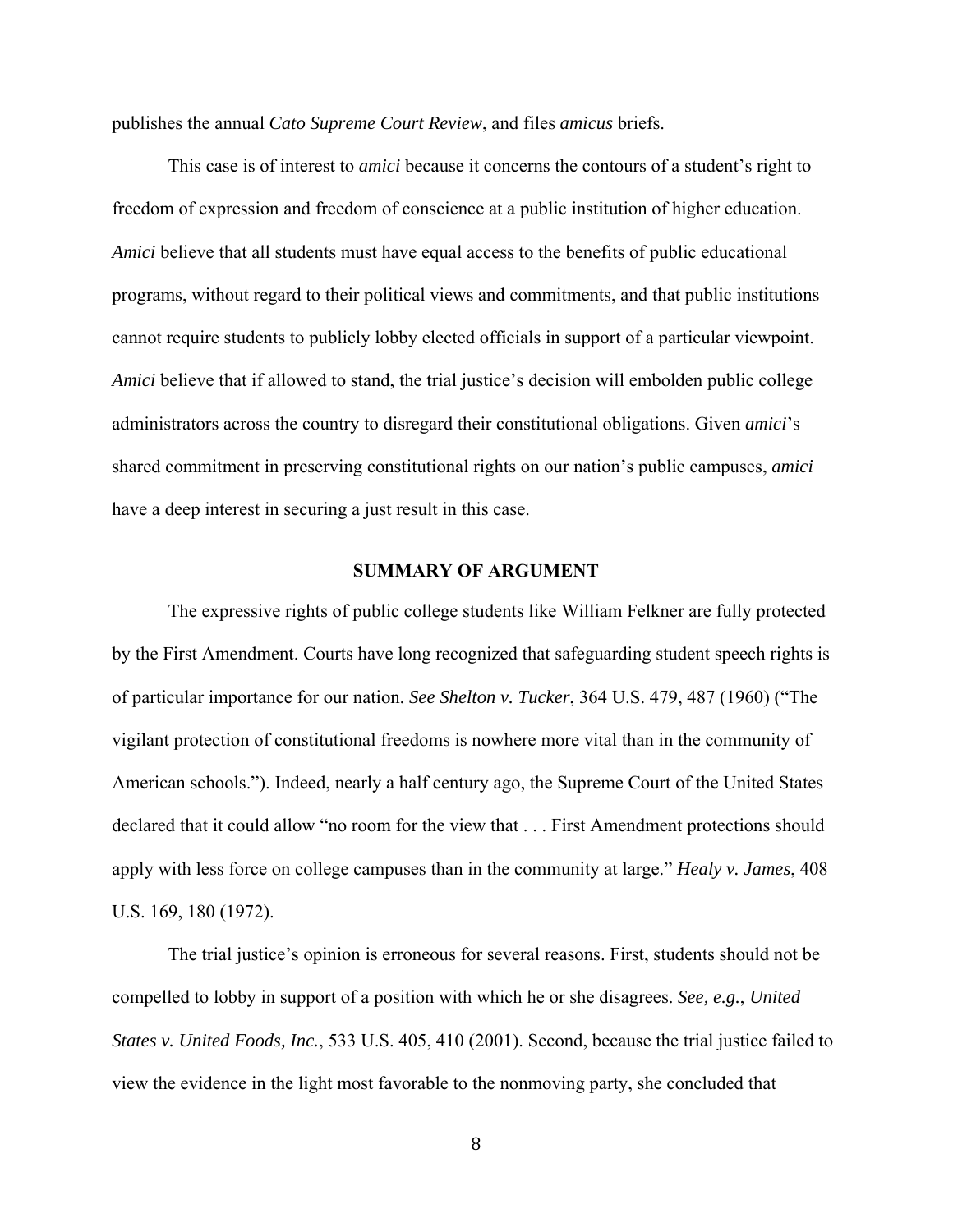Felkner's First Amendment rights were not violated when he was compelled to lobby against his own beliefs. Third, the trial justice erroneously concluded that the issue of qualified immunity was moot; however, qualified immunity remains a live issue because the trial justice improperly decided Felkner's constitutional claim.

#### **ARGUMENT**

# **I. The First Amendment Does Not Allow the Government to Compel Individuals to Lobby Against Their Beliefs.**

The Supreme Court of the United States has consistently held that the government cannot compel an individual to lobby in support of a position with which he or she disagrees. *See, e.g.*, *United Foods, Inc.*, 533 U.S. at 410. The trial justice failed to properly review the evidence and erroneously concluded that Felkner's First Amendment rights were not violated even though he was compelled to lobby against his beliefs. Because the trial justice incorrectly decided the constitutional issue, qualified immunity remains a live issue. *See Felkner v. R.I. College,* No. PC 2007-6702, slip op. (R.I. Super. Ct. 2015), at 35 ("Opinion").

#### **A. The Trial Justice Erred in Finding That Felkner's First Amendment Rights Were Not Violated.**

#### **1. The government cannot compel an individual to lobby in support of a position with which he or she disagrees.**

The First Amendment prohibits government actors from compelling private citizens to express views with which they disagree. *United Foods, Inc.*, 533 U.S. at 410 ("Just as the First Amendment may prevent the government from prohibiting speech, the Amendment may prevent the government from compelling individuals to express certain views . . . ."); *see also Hurley v. Irish-Am. Gay, Lesbian & Bisexual Grp. of Boston*, 515 U.S. 557, 573 (1995) (government "may not compel affirmance of a belief with which the speaker disagrees."). This prohibition on forced speech encompasses the forced expression of political views. *See Wooley v. Maynard*, 430 U.S.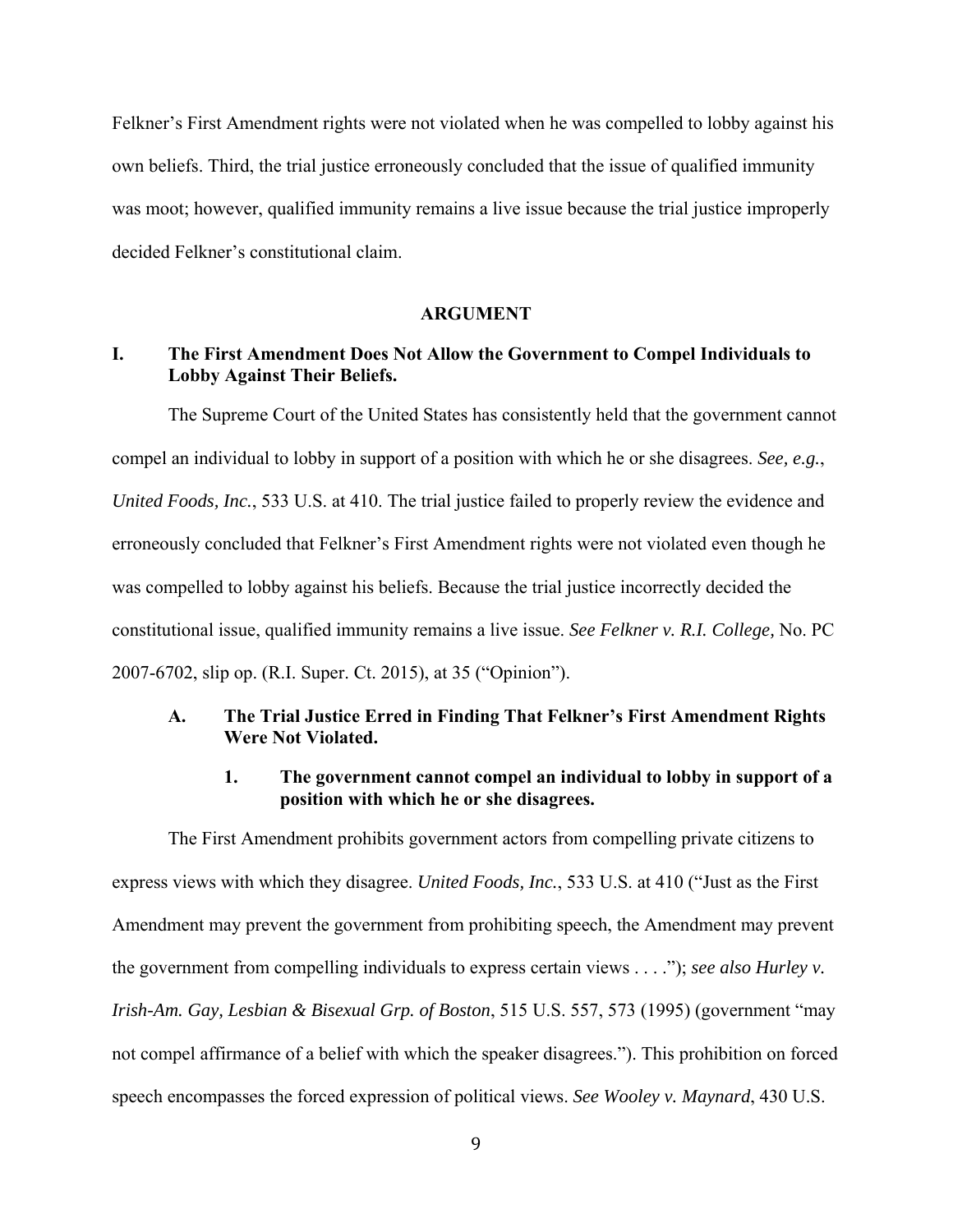705, 714 (1977) ("A system which secures the right to proselytize religious, political, and ideological causes must also guarantee the concomitant right to decline to foster such concepts.").

The First Amendment binds public colleges and universities and protects their students. *Widmar v. Vincent*, 454 U.S. 263, 268–69 (1981). Accordingly, public educational institutions cannot compel a student to endorse a particular political opinion or punish a student for refusing to endorse or adopt a political stance. *See W. Va. State Board of Educ. v. Barnette,* 319 U.S. 624, 642 (1943) (holding that compulsory salute and pledge to the flag required of public grade school students "transcends constitutional limitations on their power and invades the sphere of intellect and spirit which it is the purpose of the First Amendment to our Constitution to reserve from all official control."). This "[c]ompulsion need not take the form of a direct threat or a gun to the head." *Axson-Flynn v. Johnson*, 356 F.3d 1277, 1290 (10th Cir. 2004). For example, the University of Utah violated the First Amendment when it compelled a student to speak by "ma[king] it abundantly clear that [Plaintiff] would not be able to continue in the program if she refused to say the words with which she was uncomfortable." *Axson-Flynn,* 356 F.3d at 1290; *see also Elrod v. Burns,* 427 U.S. 347, 372–73 (1976) (holding that sheriff's employees cannot be compelled to support a political party in order to keep their jobs and emphasizing "the rights of every citizen to believe as he will and to act and associate according to his beliefs").

## **2. Defendants violated the First Amendment by penalizing Felkner for refusing to lobby in favor of a bill that he opposed.**

The trial justice erred when she dismissed Felkner's First Amendment claims because the record shows a genuine factual dispute about whether Defendants forced Felkner to lobby in favor of a bill that he opposed. In deciding Defendants' motion for summary judgment, the trial justice should have "draw[n] from the record all reasonable inferences that support the position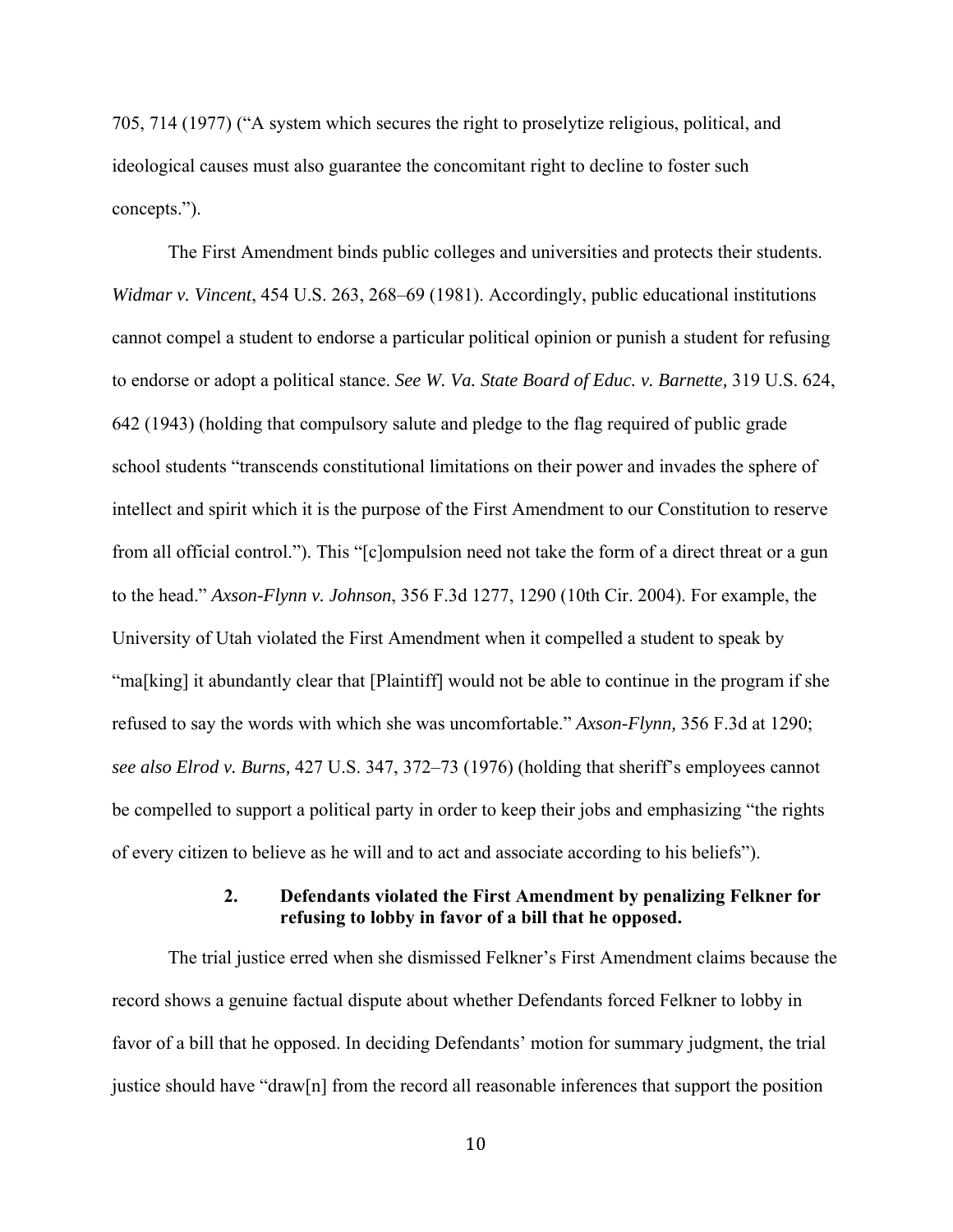of the nonmoving party." *Morabit v. Hoag*, 80 A.3d 1, 14 (R.I. 2013). The trial justice's conclusion that "the record reveals that Felkner never was compelled to lobby or testify at a public hearing," Opinion at 35, and that "Felkner has presented no genuine issues of material fact to support his contention that he was required to lobby from a political perspective in violation of his constitutional right to free speech in part two of the Policy and Organizing class," *id.* at 35– 36, is undermined by the record when viewed in the light most favorable to Felkner.

The entirety of the record shows that Defendants required Felkner to engage in lobbying related to a partisan issue. While RIC social work students could choose among a range of issues to lobby the Rhode Island General Assembly, the Social Work 531 syllabus explicitly required students to engage in "policy advocacy" in order to "achieve social justice." Defendants' Exhibit T, ¶16 (quoting the course syllabus describing the lobbying requirement). Roberta Pearlmutter, Felkner's professor, testified in her affidavit that she "told [Felkner] that the organizing project needed to be related to the course subject matter." *Id.* at ¶17. James Ryczek, the Director of Field Education at Rhode Island College's Social Work Program, testified at his deposition that social work students were required to lobby for a position chosen by the school, even if it conflicted with their personal beliefs. *See* PX 87 at 173–75. In fact, Ryczek admitted that students *could not choose which position* they would lobby for. *Id.* at 173:16–18 ("Q. So, in other words, the school was going to tell them which position they had to lobby on. A. Yes.").

Felkner's refusal to abide by this requirement resulted in a grade reduction and a threat to remove him from RIC's social work program. Pearlmutter told Felkner he would only be able to advocate in support of his preferred viewpoint if he found group members who shared that viewpoint. Defendants' Exhibit T, ¶ 25-26. However, none of his classmates obliged, leaving Felkner forced to choose between sacrificing his First Amendment right against compelled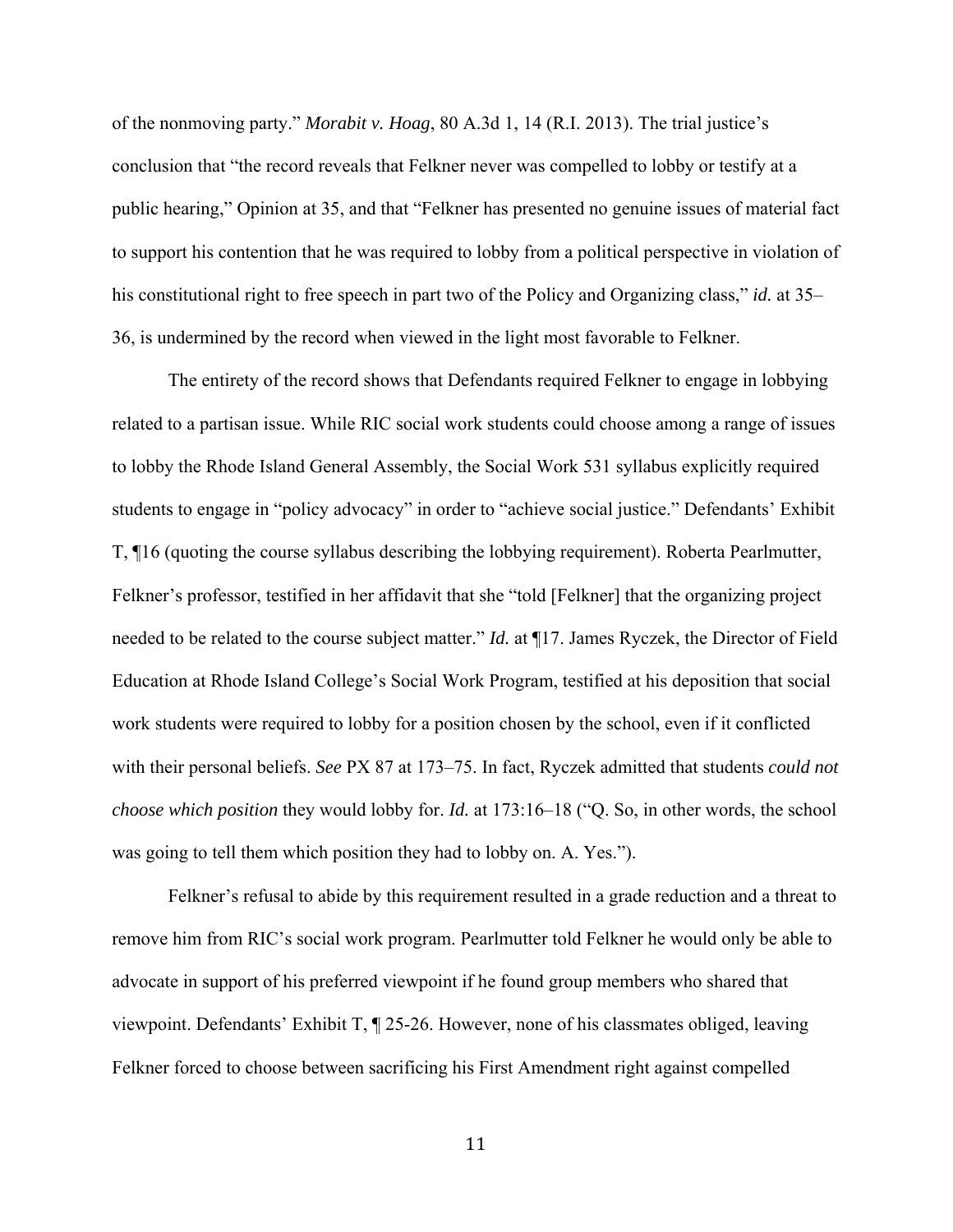speech or suffering a grade reduction. *See Axson-Flynn,* 356 F.3d at 1290; *Id.* at ¶ 28 ("I finally agreed to let him do that [the lobbying project by himself] but advised him that it would adversely affect his grade because it would not be fulfilling an important element of the course requirement; group effort."). Eventually, Felkner proceeded with the group assignment with participants who were not enrolled in the class; perhaps unsurprisingly, his failure to perform in accordance with class expectations resulted in a grade reduction. *Id*. at ¶ 32. Ryczek then told Felkner that his refusal to lobby for the position chosen by the school would result in "not beling] able to meet the academic requirements necessary to obtain a degree," PX 32. This was confirmed by Felkner's expert witness who testified that Felkner had to stay in the class and lobby for the required perspective in order to continue his academic career in social work at RIC. *See* PX 94 at 108–09.

Accordingly, a genuine issue of material fact exists as to whether placing these burdens on Felkner for his refusal to publicly lobby in support of a viewpoint he did not hold violated his First Amendment rights. The trial justice erred in granting summary judgment as she ignored material evidence, *see, e.g.*, PX 94 at 108–09; PX 87 at 173–75, and failed to "draw from the record all reasonable inferences that support the position of the nonmoving party." *Morabit*, 80 A.3d at 14. This Court should reverse the trial justice's grant of summary judgment. *See O'Connell v. Walmsley*, 93 A.3d 60, 66 (R.I. 2014) (reversing summary judgment because trial court improperly weighed evidence in favor of party moving for summary judgment.).

#### **B. Defendants Are Not Entitled to Qualified Immunity.**

The trial justice erred when she held that "the issue of qualified immunity [was] rendered moot" because Felkner did not establish a genuine issue of material fact and because there was no evidence of a constitutional violation. Opinion at 42. Because the record, properly considered in the light most favorable to the nonmoving party, establishes a genuine issue of material fact,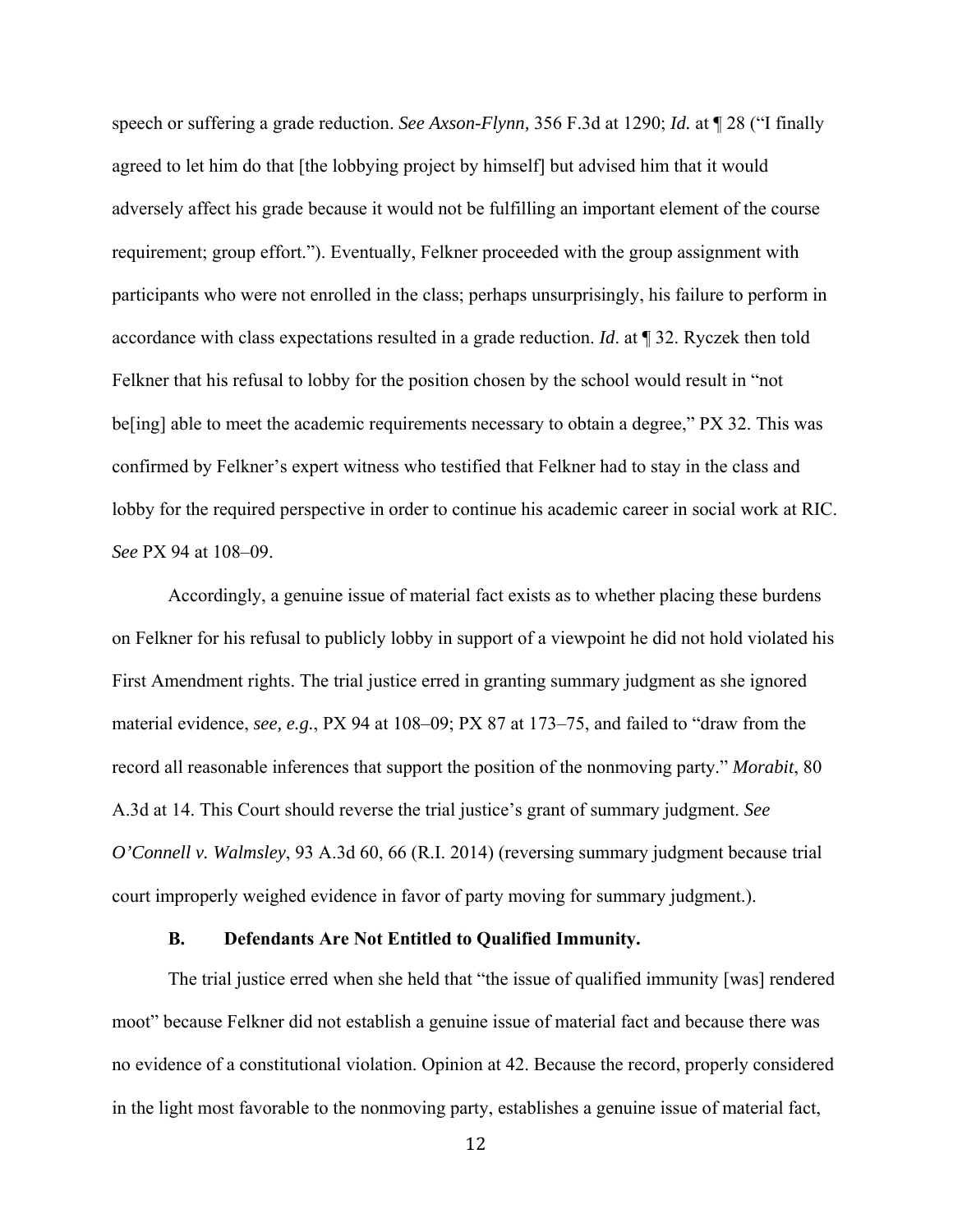the issue of qualified immunity is not moot. Further, because the facts show that Felkner was penalized for refusing to lobby against his personal beliefs, Defendants violated clearly established law.

"The doctrine of qualified immunity protects government officials 'from liability for civil damages insofar as their conduct does not violate clearly established statutory or constitutional rights of which a reasonable person would have known.'" *Pearson v. Callahan*, 555 U.S. 223, 231 (2009) (internal citation omitted). An official is not entitled to qualified immunity when a plaintiff's allegations constitute a violation of a constitutional right, and that right was clearly established at the time of the alleged violation. *Id*. at 232. The Supreme Court has explained that, for the purposes of qualified immunity, a constitutional right is clearly established when its contours are made sufficiently clear so that any reasonable public official would understand what conduct violates the right. *Ashcroft v. al-Kidd*, 563 U.S. 731, 741 (2011). The unlawfulness of the conduct must be apparent in light of pre-existing law, *Hope v. Pelzer*, 536 U.S. 730, 739 (2002), and there need not be "a case directly on point"—precedent need only place the "statutory or constitutional question beyond debate." *See Ashcroft*, 563 U.S at 741.

The First Amendment rights of students at public colleges has been established by decades of Supreme Court precedent. *See, e.g.*, *Healy v. James*, 408 U.S. 169, 180 (1972) ("[T]he precedents of this Court leave no room for the view that, because of the acknowledged need for order, First Amendment protections should apply with less force on college campuses than in the community at large."). For over 50 years, the Supreme Court has emphasized that "[t]he vigilant protection of constitutional freedoms is nowhere more vital than in the community of American schools." *Shelton v. Tucker*, 364 U.S. 479, 487 (1960). These cases affirm that a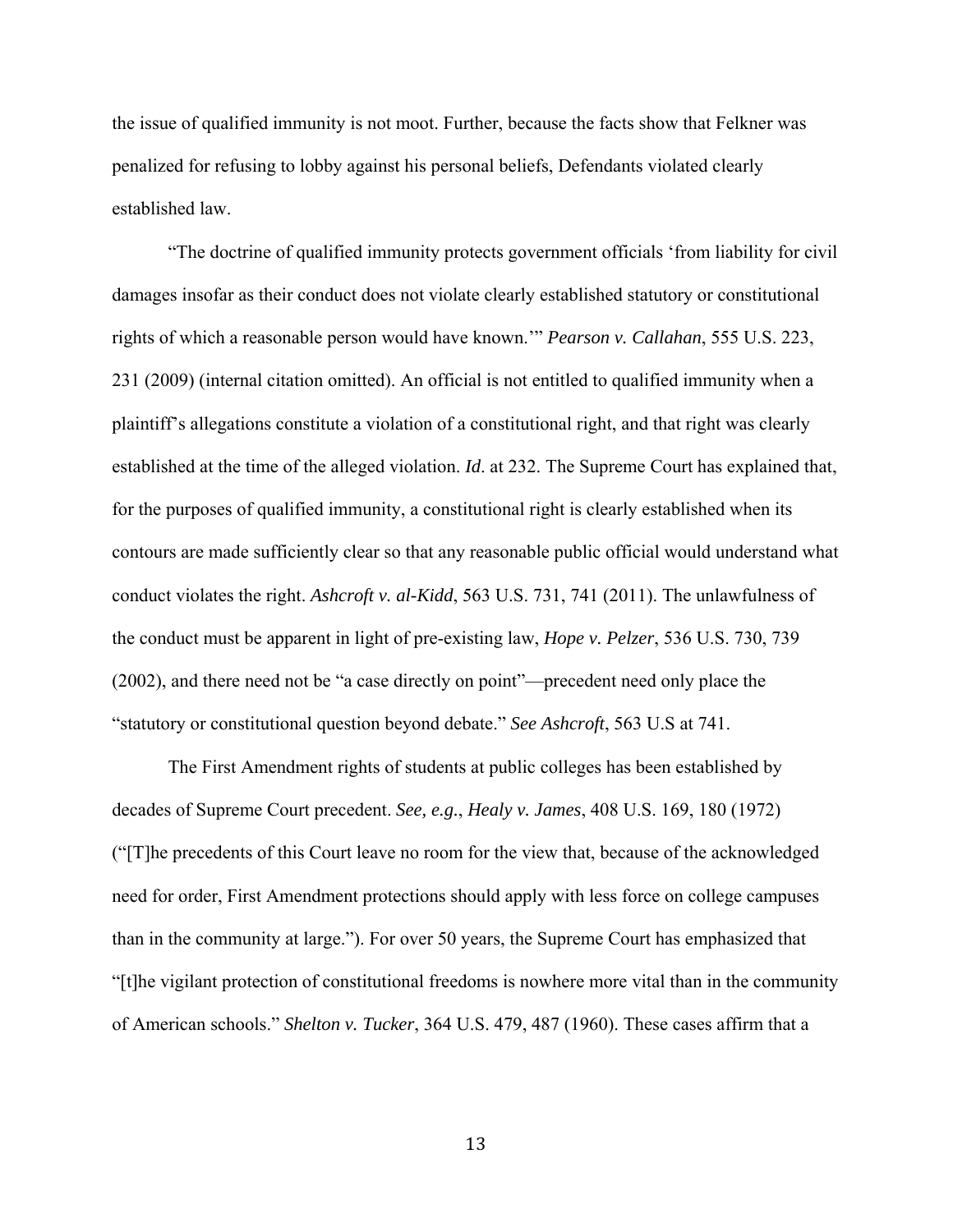student's right to free speech is clearly established at public colleges such as Rhode Island College.

Moreover, the right to free speech includes the right to be free from compelled speech. *United Foods, Inc.*, 533 U.S. at 410; *see also Wooley*, 430 U.S. at 714 (1977) ("The right to speak and the right to refrain from speaking are complementary components of the broader concept of 'individual freedom of mind.'") (internal citations omitted). Tellingly, in *Barnette*, the Supreme Court struck down a state statute requiring public school students to salute the American flag. 319 U.S. at 624. As Justice Robert H. Jackson wrote:

If there is any fixed star in our constitutional constellation, it is that no official, high or petty, can prescribe what shall be orthodox in politics, nationalism, religion, or other matters of opinion or force citizens to confess by word or act their faith therein. If there are any circumstances which permit an exception, they do not now occur to us.

*Id*. at 642. It follows that if the right to be free from compelled speech was afforded to grade school students, it has similarly been afforded to students enrolled in public colleges. *See id.*

Even in 1969, the principle that students do not "shed their constitutional rights to freedom of speech or expression at the schoolhouse gate" had been the "the unmistakable holding of [the Supreme Court] for almost 50 years." *See Tinker v. Des Moines Indep. Cmty. Sch. Dist.*, 393 U.S. 503, 506 (1969). Accordingly, the right to be free from compelled speech is clearly established for students in public institutions of higher education.

# **II. The Trial Justice Inappropriately Relied on Analytical Frameworks Established in Contexts Distinct From This Case.**

In granting Defendants' motion for summary judgment, the trial justice applied to Felkner limitations on his First Amendment rights that the Supreme Court has explicitly declined to apply to college and university students. The court's application of *Hazelwood School District v. Kuhlmeier*, a case that governs student speech at public primary and secondary schools, is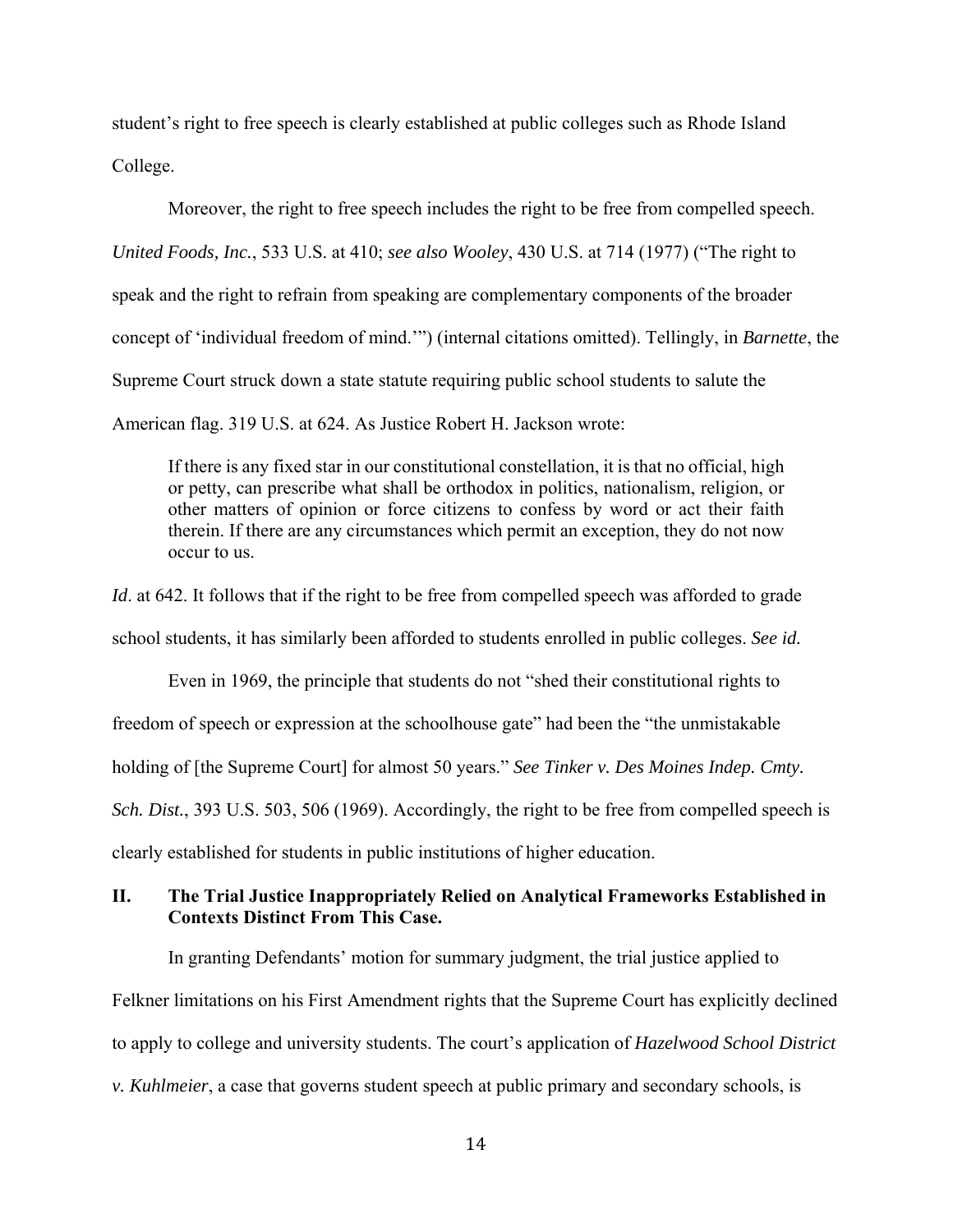especially unsuitable given that Felkner is in a master's program, a course of study more advanced than that undertaken by undergraduates. The trial justice further analyzed Felkner's claim under a framework appropriate for a school's regulation of curricular speech—speech that is not disseminated outside the classroom in a context in which the student would be presumed to be speaking only for himself. As discussed above, Felkner was forced to choose between lobbying in favor of a position with which he disagreed or receiving a grade reduction. He was, therefore, effectively punished for not *publicly* espousing an opinion—not for simply refusing to submit to directions regarding curricular, in-class speech heard only by his professors and peers.

#### **A. The Trial Justice Improperly Relied on** *Hazelwood v. Kuhlmeier***.**

The trial justice correctly noted that the right to freedom of expression is not unlimited. Opinion at 17. When determining whether expression falls outside the boundaries of First Amendment protection, however, it is critically important to use the framework established for the circumstances in question. The trial justice framed her discussion of the limits of First Amendment protections using *Hazelwood*, writing: "It is well settled that 'educators do not offend the First Amendment . . . so long as their actions are reasonably related to legitimate pedagogical concerns.' *Hazelwood Sch. Dist. v. Kuhlmeier*, 484 U.S. 260, 273 (1988)." To base the court's legal analysis on this standard, however, is to ignore that the context of *Hazelwood* is distinct from the circumstances in this case, and that the proper legal framework for analyzing Felkner's speech is broader than that of *Hazelwood*.

#### **1.** *Hazelwood* **involved speech that could potentially be viewed as bearing the school's imprimatur.**

The text omitted in the trial justice's quotation is significant. More completely quoted, the Supreme Court held "that educators do not offend the First Amendment *by exercising editorial control over the style and content of student speech in school-sponsored expressive*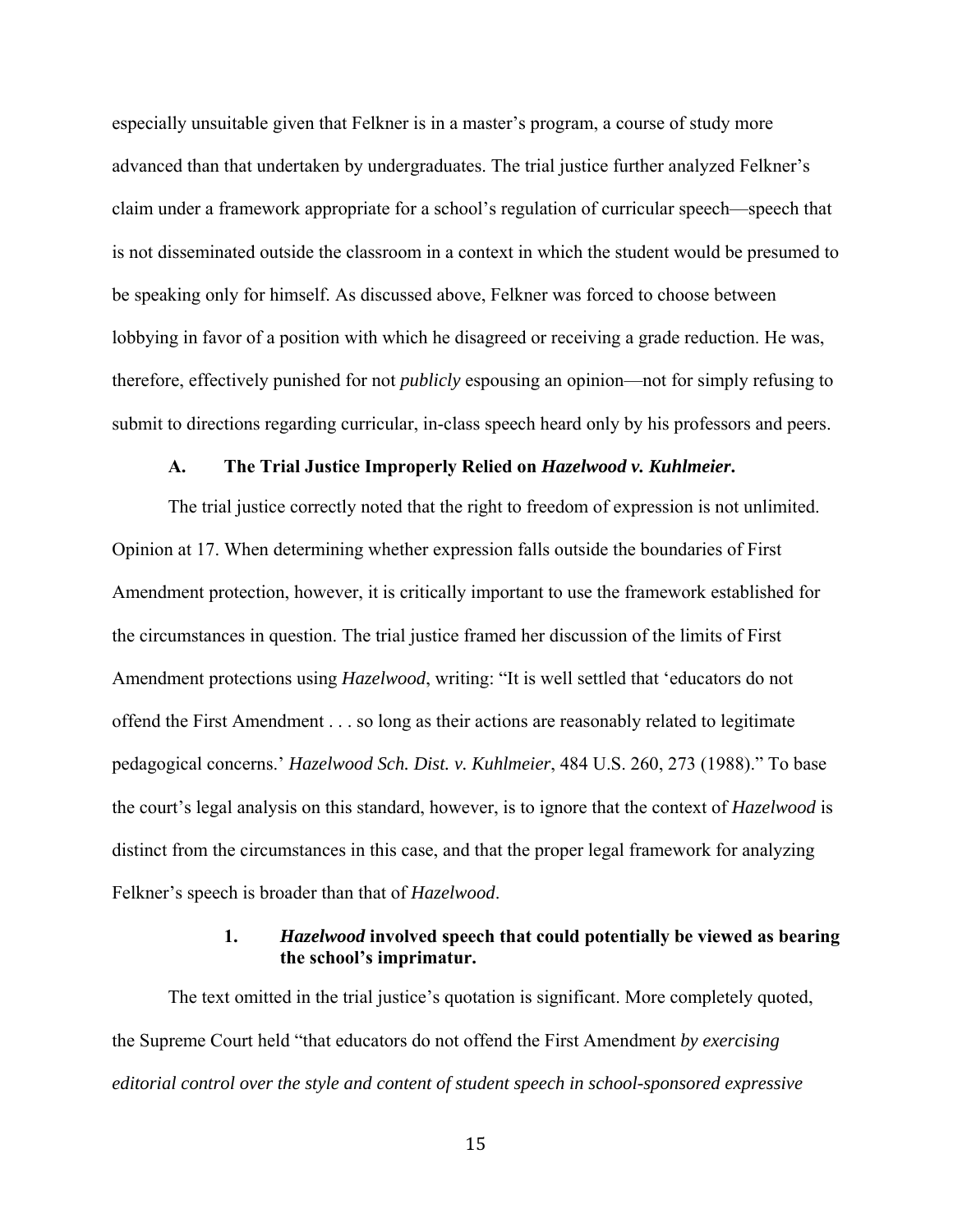*activities* so long as their actions are reasonably related to legitimate pedagogical concerns." 484 U.S. 260, 273 (1988) (emphasis added). In *Hazelwood*, a public high school principal restricted the topics to be published in a "newspaper produced as part of the school's journalism curriculum." 484 U.S. at 262. The administrative control over speech authorized by *Hazelwood* is not universal—it applies in part because "members of the public might reasonably perceive to bear the imprimatur of the school." *Id.* at 271. Further, the Supreme Court itself has observed that *Hazelwood* controls only cases involving speech that could be mistaken for having the school's stamp of approval, and reaches no further. *Morse v. Frederick*, 551 U.S. 393, 405 (2007) ("*Kuhlmeier* does not control this case because no one would reasonably believe that Frederick's banner bore the imprimatur of the school.").

In sharp contrast, the speech RIC sought to compel from Felkner *did* reflect the administrator's views, and Felkner was understandably concerned that if he were to publicly lobby a legislative body in favor of certain positions, his testimony would be viewed as having *his* stamp of approval. The facts of the case put Felkner in essentially the same position as Hazelwood School District—defending himself against the potential of the public's construing the speech as bearing his imprimatur (reasonably, in Felkner's case). Accordingly, the school's interest in "exercising editorial control over the style and content of student speech in schoolsponsored expressive activities," as the trial justice fails to specify, is very different from whatever interest RIC may have in compelling students to publicly promote certain ideas, particularly as Felkner was required to speak to state lawmakers.

#### **2.** *Hazelwood* **involved authors and audiences who were children.**

The *Hazelwood* Court also explicitly justified its holding in large part on the young age of the newspaper's audience and reserved the question of whether its holding should be applied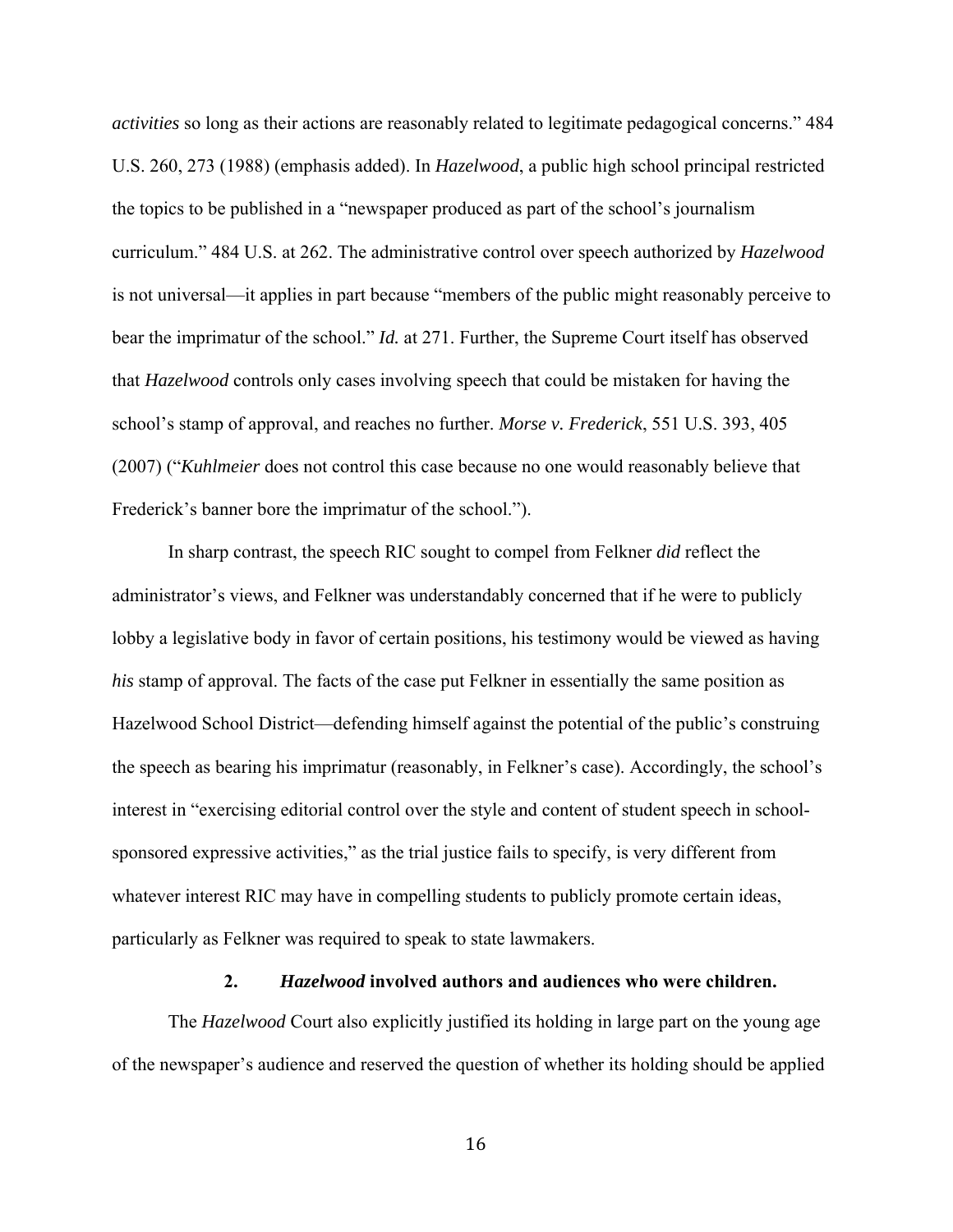in the context of higher education. It is therefore not an appropriate standard to use in this case, which involves an adult university student speaking only to other adults.

The *Hazelwood* Court relied on the notion that a high school administrator "must be able to take into account the emotional maturity of the intended audience in determining whether to disseminate student speech on potentially sensitive topics." *Id.* at 272. The age of the newspaper's audience was a significant factor in the Court's decision to defer to the judgment of the school principal; the Court wrote that "[i]t was not unreasonable for the principal to have concluded that such frank talk" about sexuality and birth control "was inappropriate in a schoolsponsored publication distributed to 14-year-old freshmen and presumably taken home to be read by students' even younger brothers and sisters." *Id.* at 274–75. The Court bolstered its holding by reasoning that the standard it announced "is consistent with [the Court's] oft-expressed view that the education of the Nation's youth is primarily the responsibility of parents, teachers, and state and local school officials, and not of federal judges." *Id.* at 273.

In stark contrast, Felkner, his classmates, and those who would read his class assignments are adults, not "youths" for whom parents and teachers are responsible. Accordingly, the rationale that broad deference should be granted to the decisions of those responsible adults is not appropriate here, in the context of higher education. Indeed, the Court explicitly stated that it "need not now decide whether the same degree of deference is appropriate with respect to school-sponsored expressive activities at the college and university level." *Id.* at 273 n.7.

Subsequent decisions from both the Supreme Court and lower appellate courts have recognized the important distinction between the *in loco parentis* stance permissible in public grade schools and the full protections of the First Amendment afforded public college and university students. For example, in *Board of Regents of the University of Wisconsin System v.*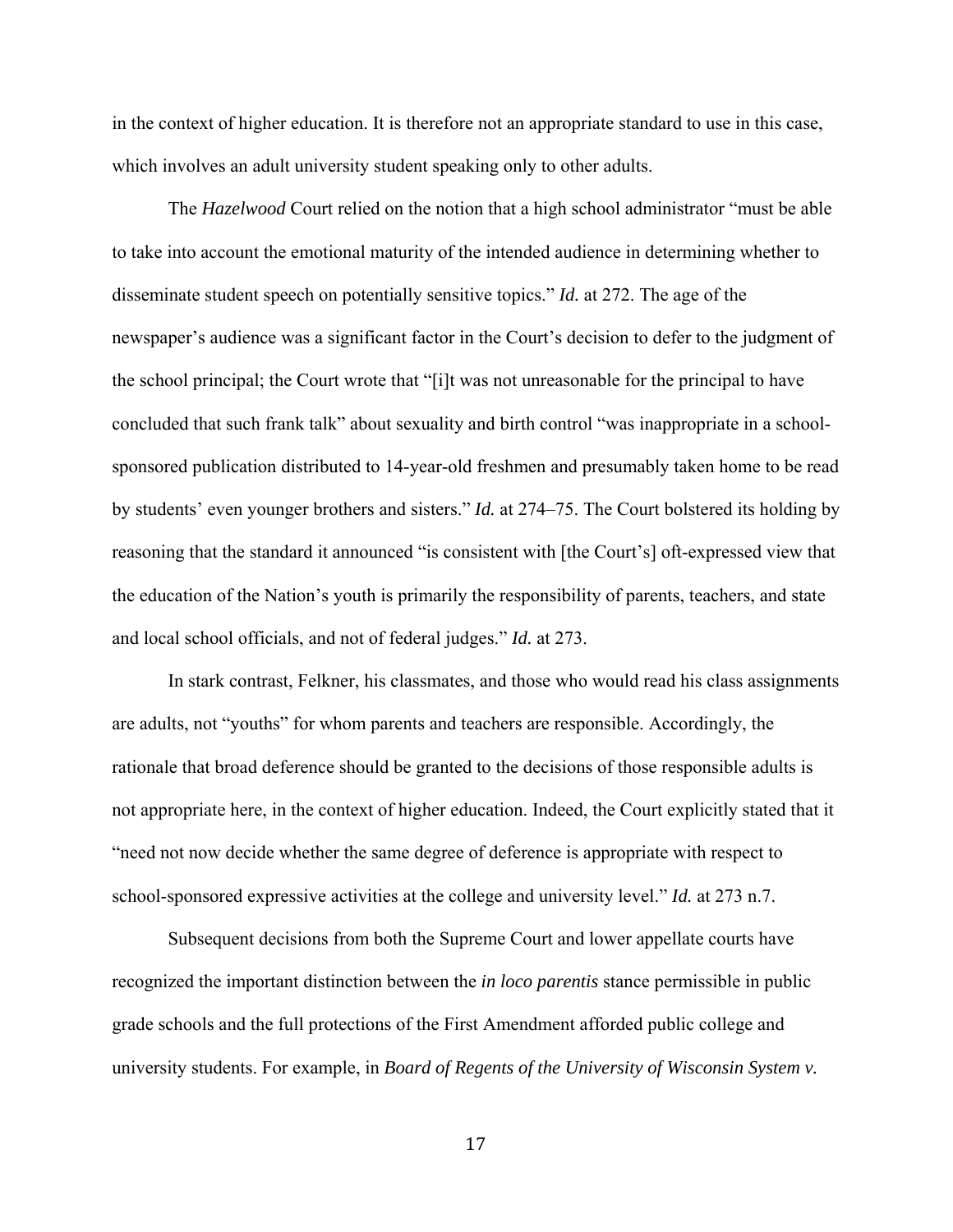*Southworth*, Justice David Souter observed that "cases dealing with the right of teaching institutions to limit expressive freedom of students hald been confined to high schools,  $\dots$ whose students and their schools' relation to them are different and at least arguably distinguishable from their counterparts in college education." 529 U.S. 217, 238 n.4 (2000) (Souter, J., concurring in the judgment). The United States Court of Appeals for the Third Circuit explicitly wrote in *DeJohn v. Temple University* that a university administrator is "granted *less leeway* in regulating student speech than are public elementary or high school administrators." 537 F.3d 301, 316 (3d Cir. 2008) (emphasis in original). The Third Circuit similarly wrote in *McCauley v. University of the Virgin Islands*:

At a minimum, the teachings of *Tinker*, *Fraser*, *Hazelwood*, *Morse*, and other decisions involving speech in public elementary and high schools, cannot be taken as gospel in cases involving public universities. Any application of free speech doctrine derived from these decisions to the university setting should be scrutinized carefully, with an emphasis on the underlying reasoning of the rule to be applied.

618 F.3d 232, 247 (3d Cir. 2010).

Because the interests and responsibilities of high school students and administrators

differ so greatly from the rights and responsibilities of college students and administrators,

respectively, *Hazelwood* does not provide the appropriate standard for assessing whether

restrictions or mandates on Felkner's speech violated his rights under the First Amendment.

#### **B. The Cases Cited by the Trial Justice to Support Her** *Hazelwood* **Analysis Are Similarly Distinguishable.**

In continuing her analysis, the trial justice cites *Brown v. Li*, 308 F.3d 939, 952 (9th Cir.

2002), in writing:

[S]pecifically, the standard for evaluating a graduate student's First Amendment claim stemming from curricular speech "balances a university's interest in academic freedom and a student's First Amendment rights. It does not immunize the university altogether from First Amendment challenges but, at the same time, appropriately defers to the university's expertise in defining academic standards and teaching students to meet them."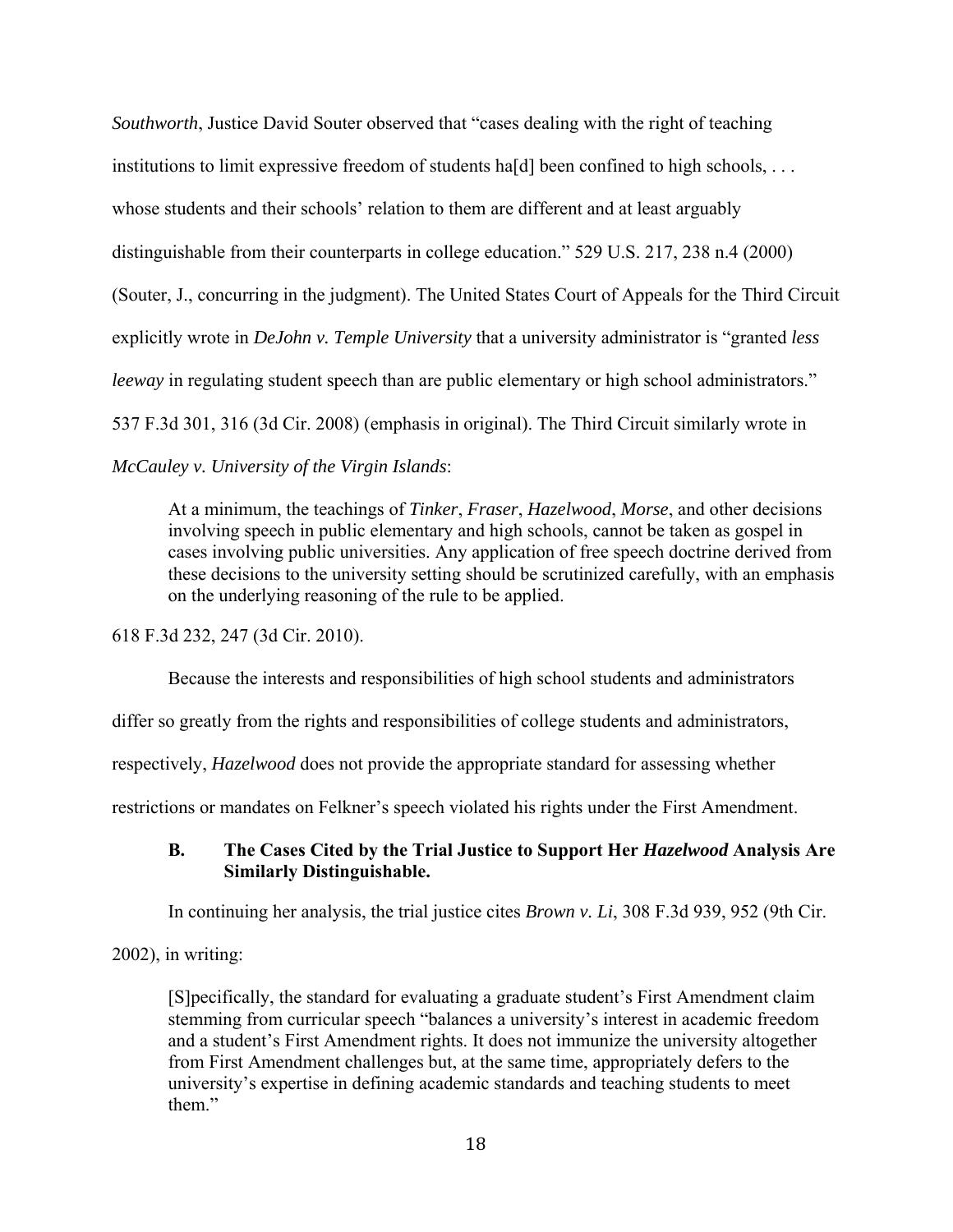Opinion at 18. The trial justice also relied on a lengthy excerpt from *C.N. v. Ridgewood Board of Education*, 430 F.3d 159, 187 (3rd Cir. 2005), explaining that requiring students to make arguments they don't agree with is sometimes necessary to further the school's "curricular mission." But neither case provides the appropriate framework for assessing Felkner's claims.

While it is true that curricular speech mandated as part of a class assignment may involve voicing opinions different from the students' personal views, cases involving such curricular speech are distinguishable from Felkner's because RIC sought to compel him to speak outside the classroom. As discussed above, the lobbying requirement imposed on Felkner and his peers created the risk that people who were not involved with the class would view Felkner's speech as his own opinions—a reasonable assumption, given that unpaid lobbyists typically believe in the positions they advocate for publicly.

*Brown* and *C.N.* did not involve the same risk. *Brown* centered on the University of California at Santa Barbara thesis committee's refusal to approve for filing in the university's library a "Disacknowledgments" section of his thesis, which contained criticism of UCSB administrators. At worst, the plaintiff in *Brown* would have to voice his disapproval of those administrators in a forum other than his thesis. He was not compelled, for example, to voice approval of the administrators, only to omit his remarks from a particular piece written as part of the school curriculum.

In *C.N.*, the Third Circuit affirmed a grant of summary judgment to a school district that had allegedly required students to participate in a survey about students' drug use, sexual activity, and other personal matters. 430 F.3d at 190, 161. As the court notes, however, "the information was disclosed in a format that did not permit individualized detection." *Id.* at 189.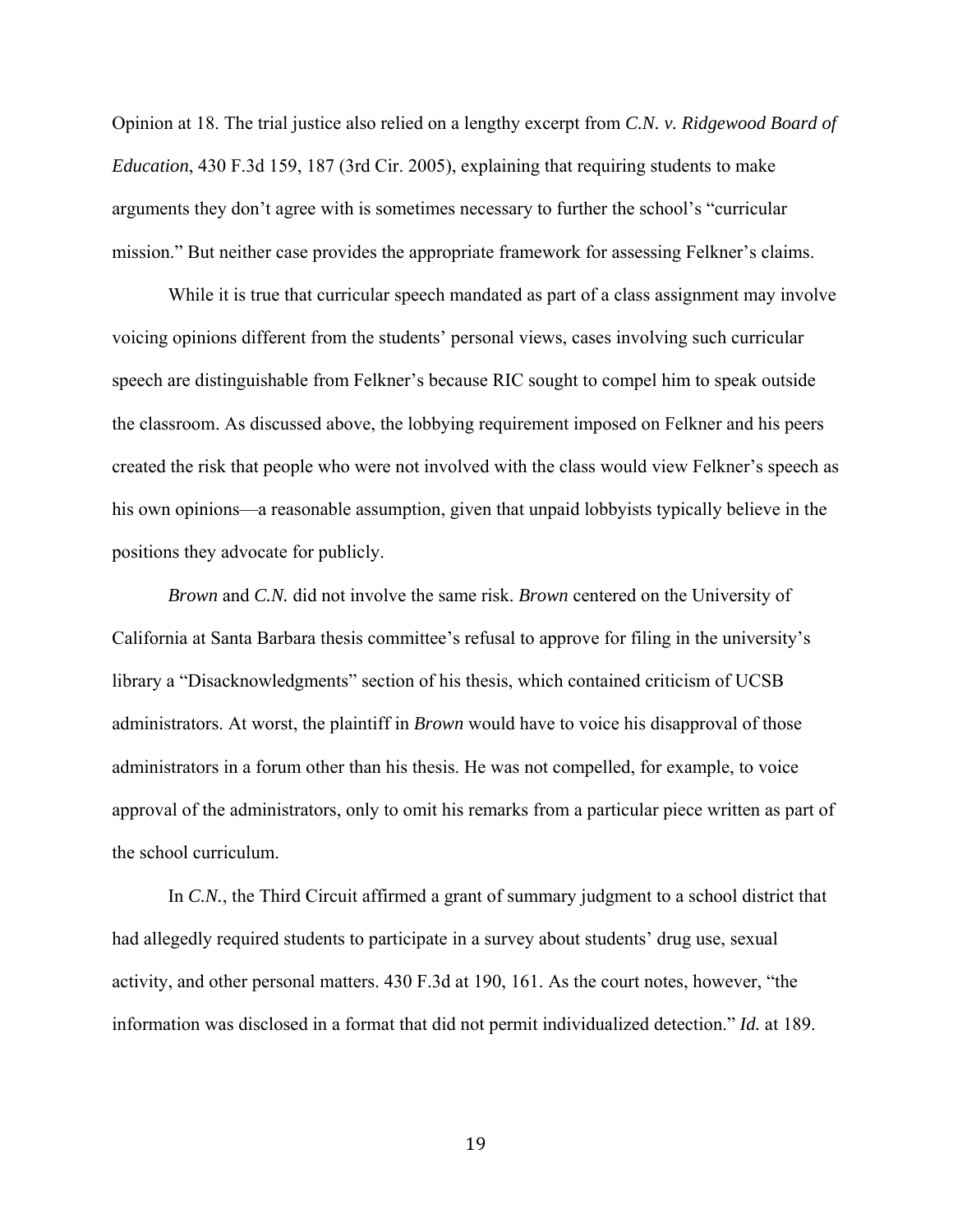Accordingly, there was no chance that anyone would be able to make any judgment about a particular student's relationship to the allegedly compelled information.

Because *Brown* and *C.N.* do not involve the risk that audiences outside the classroom will incorrectly attribute viewpoints to a student who has been compelled to speak, they do not provide support for the constitutionality of RIC's curricular requirements, which involve speaking to audiences outside the classroom in a manner normally employed by those speaking only for themselves.

# **III. If Allowed to Stand, the Trial Justice's Decision Will Encourage Censorship on Public Campuses Nationwide.**

The First Amendment rights of public college students are threatened with depressing regularity. *Amicus* FIRE annually reviews speech policies maintained by more than 440 colleges and universities; its 2016 report found that 45.8 percent of public colleges and universities surveyed maintained at least one policy that clearly and substantially restricts First Amendment rights.<sup>1</sup> An overwhelming 94 percent of public colleges and universities surveyed at that time maintained either an explicitly and severely restrictive speech policy or one that can be used to suppress or punish protected expression.<sup>2</sup>

Further, these policies are regularly enforced against students. Since its founding in 1999, FIRE has received thousands of reports of censorship on public college campuses, and has taken action to successfully defend student and faculty rights in hundreds of instances. FIRE's recent litigation efforts further illustrate the extent of the problem. Launched in July 2014, FIRE's Stand Up For Speech Litigation Project has already coordinated the filing of 12 separate federal

<sup>&</sup>lt;sup>1</sup> FOUND. FOR INDIVIDUAL RIGHTS IN EDUC., SPOTLIGHT ON SPEECH CODES 2016: THE STATE OF FREE SPEECH ON OUR NATION'S CAMPUSES, *available at* https://www.thefire.org/spotlight-onspeech-codes-2016.

 $2^{\text{-}}$ *Id.*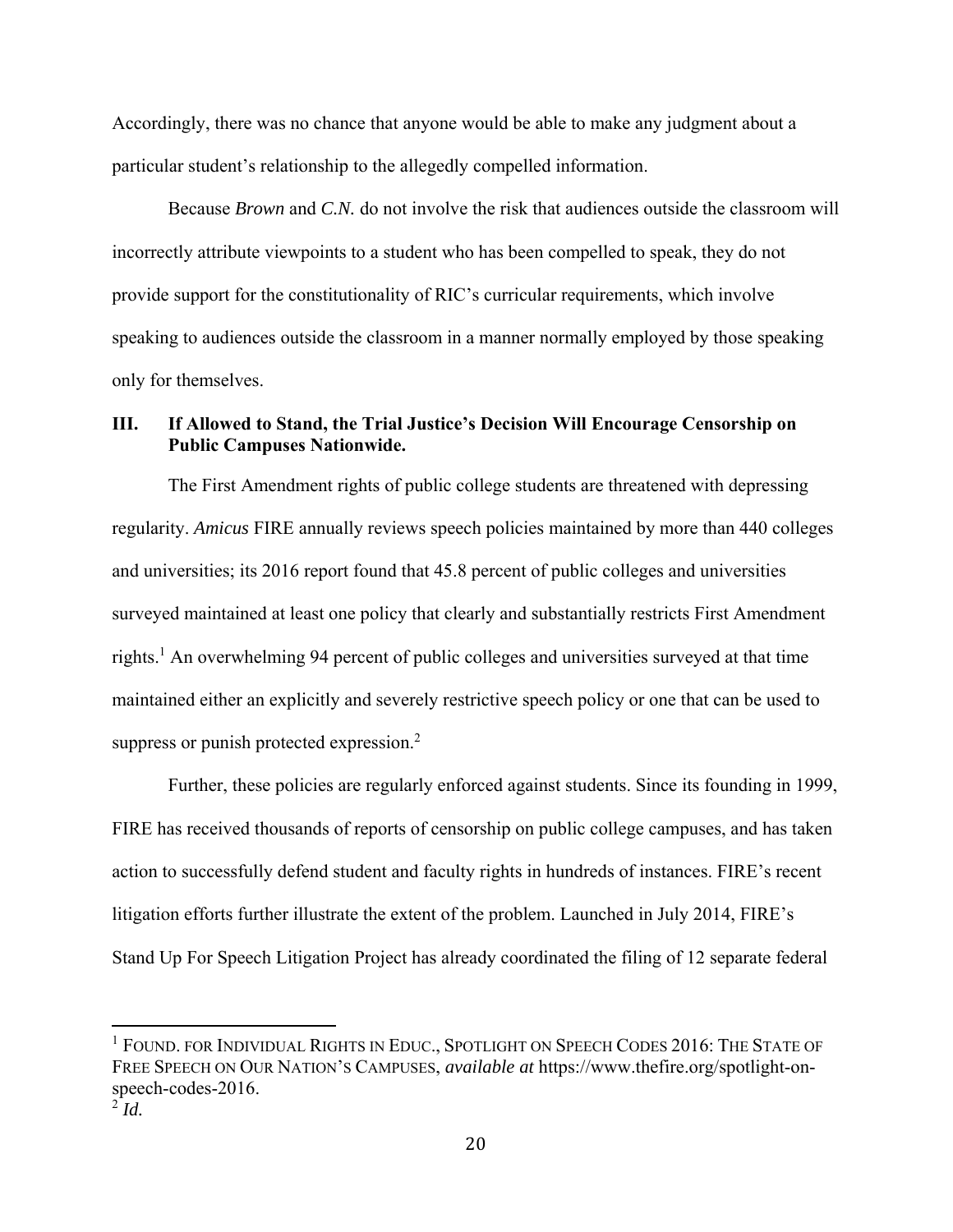lawsuits in defense of student and faculty First Amendment rights.<sup>3</sup> Eight have resulted in settlements favorable for plaintiffs, and one resulted in a favorable court decision. (Four cases are ongoing.) In total, these cases have secured over \$400,000 in fees and policy changes benefiting over 250,000 students.4

Public campus administrators nationwide will watch this Court's decision closely. If the trial justice's decision is allowed to stand, public college administrators will be presented with a road map for an end-run around decades of First Amendment jurisprudence governing student speech rights. To ensure that the "marketplace of ideas"<sup>5</sup> remains vibrant and that administrative efforts at censorship fail, this Court should reaffirm the importance and the breadth of First Amendment protections for public college students.

## **A. Despite Well-Established Law, Student First Amendment Rights Are Violated on Public Campuses Nationwide.**

The Supreme Court has repeatedly and emphatically affirmed the vital importance of free expression in public higher education. *See*, *e.g.*, *Rosenberger v. Rector and Visitors of the Univ. of Virginia*, 515 U.S. 819, 836 (1995) ("For the University, by regulation, to cast disapproval on particular viewpoints of its students risks the suppression of free speech and creative inquiry in one of the vital centers for the Nation's intellectual life, its college and university campuses."); *Keyishian*, 385 U.S. at 603 (1967) ("The Nation's future depends upon leaders trained through wide exposure to that robust exchange of ideas which discovers truth 'out of a multitude of tongues, [rather] than through any kind of authoritative selection.'") (internal citation omitted).

<sup>3</sup> Catherine Sevcenko and Katie Barrows, *FIRE's Stand Up For Speech Litigation Project Turns Two*, FOUND. FOR INDIVIDUAL RIGHTS IN EDUC. (July 1, 2016), https://www.thefire.org/firesstand-up-for-speech-litigation-project-turns-two.

 $^{4}$  *Id.* 

<sup>5</sup> *Keyishian v. Bd. of Regents of the Univ. of the State of New York*, 385 U.S. 589, 603 (1967) ("The classroom is peculiarly the 'marketplace of ideas.'").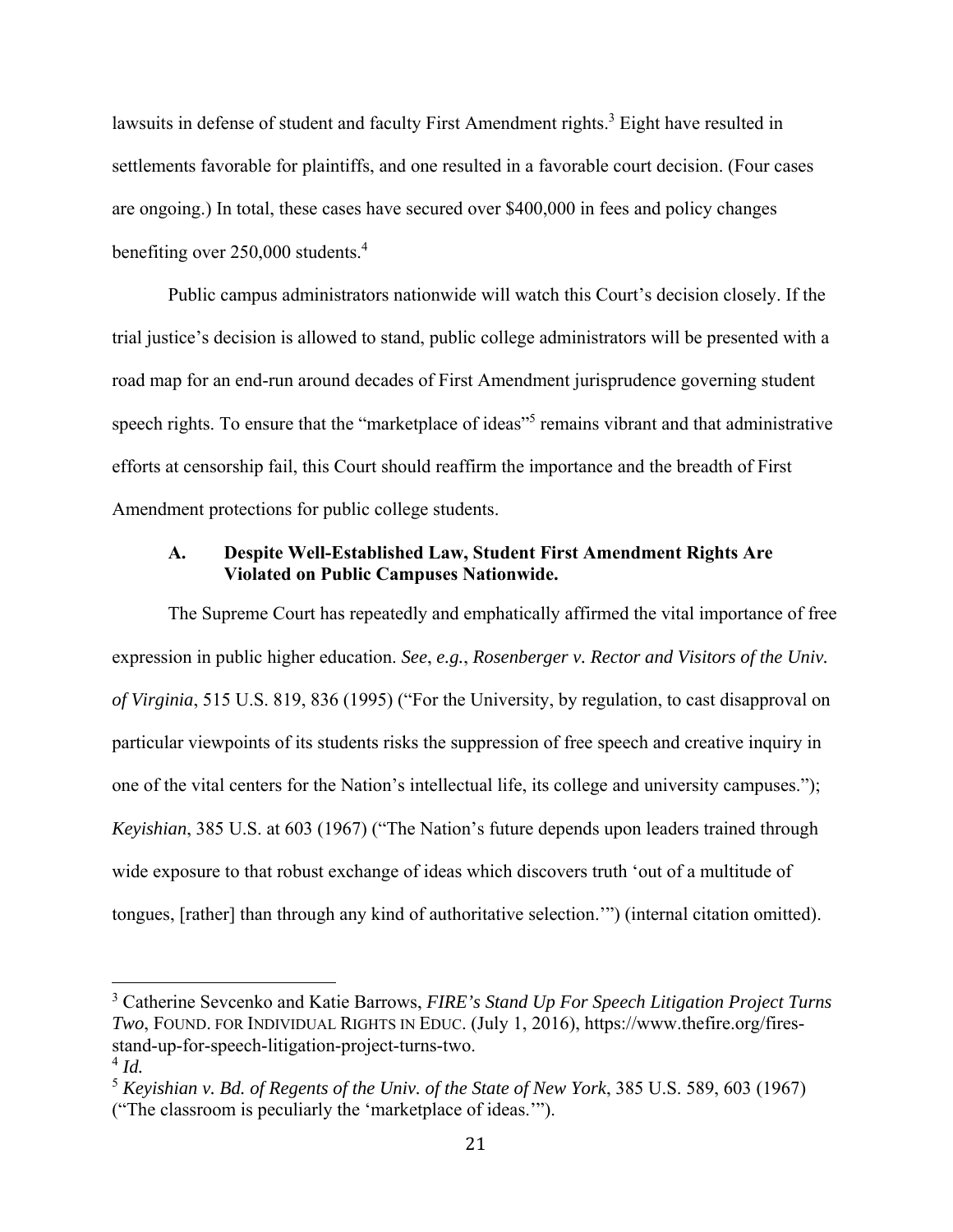Because public universities play a "vital role in a democracy," the Court has recognized that silencing speech in that context "would imperil the future of our Nation." *Sweezy v. New Hampshire*, 354 U.S. 234, 250 (1957). The Court's warning of the repercussions of censorship in higher education cannot be overstated: "Teachers and students must always remain free to inquire, to study and to evaluate, to gain new maturity and understanding; otherwise our civilization will stagnate and die." *Id.* Accordingly, "[m]ere unorthodoxy or dissent from the prevailing mores is not to be condemned." *Id.* at 251.

Recent jurisprudence protecting public college students' First Amendment rights is equally unambiguous. In a case brought as part of FIRE's Stand Up For Speech Litigation Project, two students at Iowa State University sued the institution after it cited a trademark policy to prevent the campus chapter of the National Organization for the Reform of Marijuana Laws ("NORML ISU") from printing T-shirts depicting a marijuana leaf. The United States District Court for the Southern District of Iowa issued a permanent injunction barring ISU from continuing to block the student group's expression in this way, finding that ISU's rejection of the T-shirt designs based on NORML ISU's viewpoints was unconstitutional under the First Amendment. *Gerlich v. Leath*, No. 14-264 (S.D. Iowa Jan. 22, 2016). The court further rejected the named defendants' argument that they were entitled to qualified immunity, finding that "a reasonable person would understand that Defendants' actions treaded on Plaintiffs' First Amendment rights of political expression and association." *Id.* at \*36.

In 2012, a federal district court struck down the University of Cincinnati's ("UC's") "free speech zone" policy, which forbade students from engaging in protected speech on all but 0.1 percent of the public institution's campus. *See Univ. of Cincinnati Chapter of Young Americans for Liberty v. Williams*, No. 1:12-cv-155, 2012 U.S. Dist. LEXIS 80967, at \*16 (S.D. Ohio June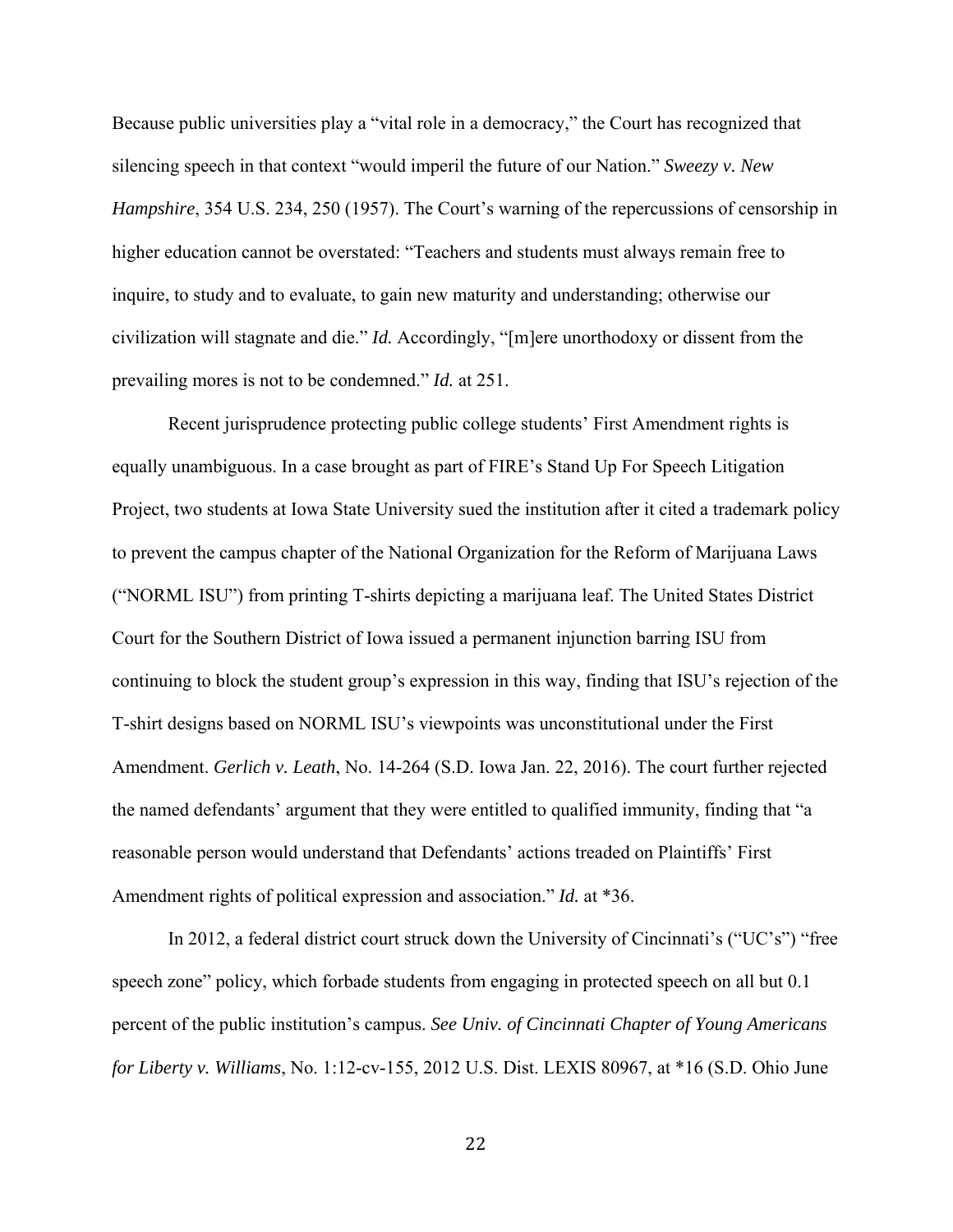12, 2012). Making this free speech quarantine still more objectionable, UC required students to provide a minimum of five working days' notice prior to staging any "demonstration, picketing, or rally."<sup>6</sup> Citing the minuscule space allotted for "free speech" and the fact that the registration requirement essentially prohibited spontaneous speech, the court found the policy to be "anathema to the nature of a university" and enjoined the university from enforcing it. *Id.* at \*26– 27.

These decisions are just two in a virtually unbroken string of cases affirming the critical importance of First Amendment protections for college students. *See, e.g.*, *McCauley v. Univ. of the Virgin Islands*, 618 F.3d 232 (3d Cir. 2010) (invalidating university speech policies, including harassment policy); *DeJohn v. Temple Univ.*, 537 F.3d 301 (3d Cir. 2008) (striking down sexual harassment policy); *Dambrot v. Cent. Michigan Univ.*, 55 F.3d 1177 (6th Cir. 1995) (declaring university discriminatory harassment policy facially unconstitutional); *Univ. of Cincinnati Chapter of Young Americans for Liberty v. Williams*, No. 1:12-cv-155 (S.D. Ohio Jun. 12, 2012) (invalidating "free speech zone" policy); *Smith v. Tarrant Cnty. College Dist.*, 694 F. Supp. 2d 610 (N.D. Tex. 2010) (finding university "cosponsorship" policy to be overbroad); *Coll. Republicans at San Francisco State Univ. v. Reed*, 523 F. Supp. 2d 1005 (N.D. Cal. 2007) (enjoining enforcement of university civility policy); *Roberts v. Haragan*, 346 F. Supp. 2d 853 (N.D. Tex. 2004) (finding university sexual harassment policy unconstitutionally overbroad); *Bair v. Shippensburg Univ.*, 280 F. Supp. 2d 357 (M.D. Pa. 2003) (enjoining enforcement of university harassment policy due to overbreadth); *Pro-Life Cougars v. Univ. of Houston*, 259 F. Supp. 2d 575 (S.D. Tex. 2003) (declaring university policy regulating "potentially disruptive"

<sup>6</sup> *See* S.D. Lawrence, *U Cincinnati Free Speech Restrictions Struck Down in Court*, EDUC. NEWS (June 19, 2012), *available at* http://www.educationnews.org/higher-education/u-cincinnati-freespeech-restrictions-struck-down-in-court.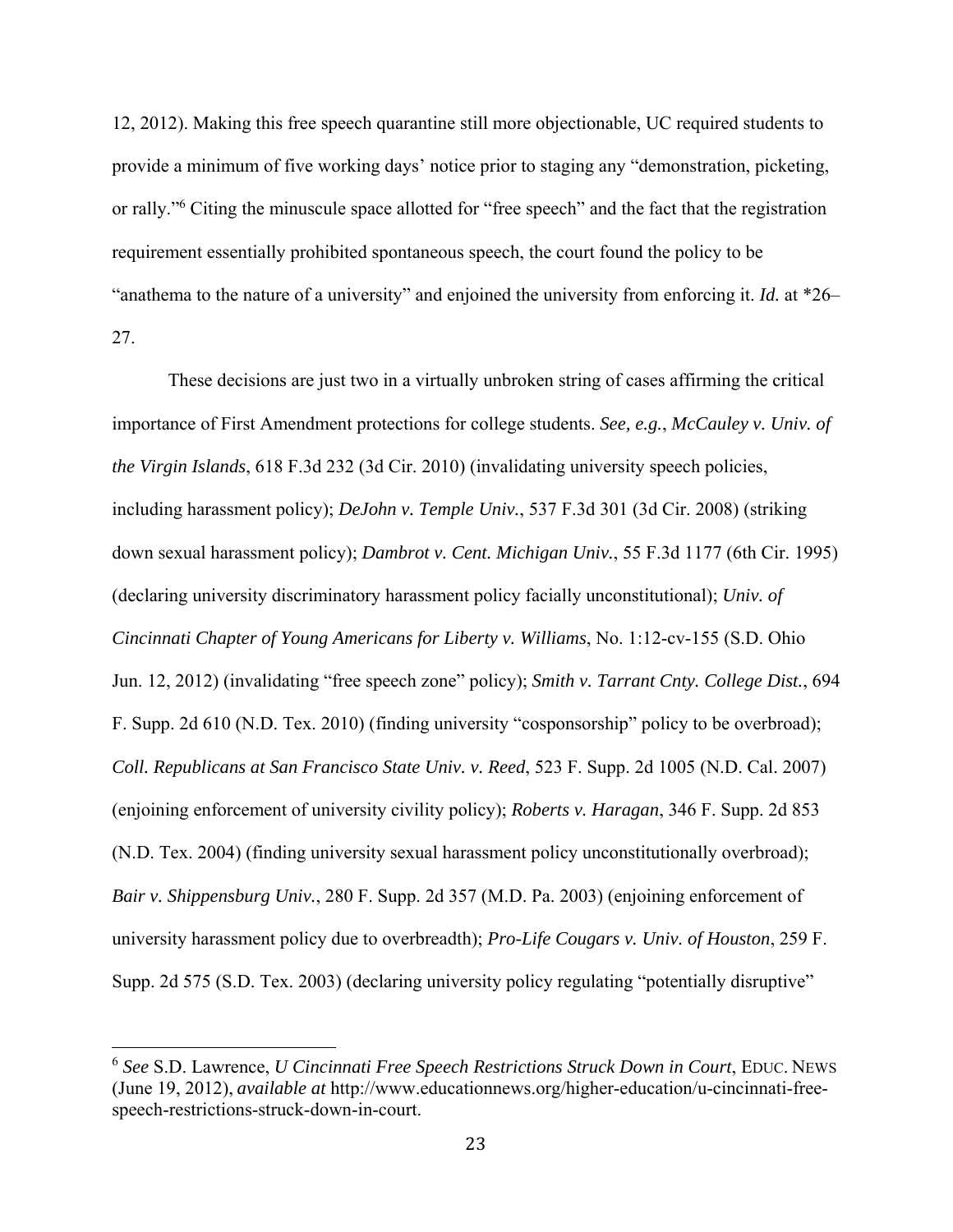events unconstitutional); *Booher v. Bd. of Regents, Northern Ky. Univ.*, 1998 U.S. Dist. LEXIS 11404 (E.D. Ky. Jul. 21, 1998) (finding university sexual harassment policy void for vagueness and overbreadth); *UWM Post, Inc. v. Bd. of Regents of Univ. of Wisconsin Sys., 774 F. Supp. 1163 (E.D. Wis. 1991)* (declaring university racial and discriminatory harassment policy facially unconstitutional); *Doe v. Univ. of Michigan*, 721 F. Supp. 852 (E.D. Mich. 1989) (enjoining enforcement of university discriminatory harassment policy).

Despite the clarity of the legal precedent, censorship of student expression on our nation's public campuses is rampant. Unfortunately, as in the instant case, public college professors and administrators too often trample students' rights to free expression.

For one recent example of many, in recent years, Northern Michigan University ("NMU") instructed students not to talk to their peers about "self-destructive" thoughts, including thoughts about self-injury and suicide. After a public outcry, NMU pledged to revise its policies and practices, but students reported receiving the same instructions well into 2016. NMU did not respond to a letter from FIRE explaining that NMU cannot, consistent with the First Amendment, impose such a gag order and that it must clarify to students that they are free to speak to each other on this issue. The university publicly announced the rescission of this policy only after the more widespread uproar sparked by FIRE's press release on the case.<sup>7</sup>

In another egregious instance of campus censorship, Modesto Junior College ("MJC") student Robert Van Tuinen was prohibited from distributing copies of the U.S. Constitution to

<sup>7</sup> Press Release, Found. for Individual Rights in Educ., *Victory: Northern Michigan U. Publicly Tells Students They Can Discuss Self-Harm* (Sept. 30, 2016), https://www.thefire.org/victorynorthern-michigan-u-publicly-tells-students-they-can-discuss-self-harm.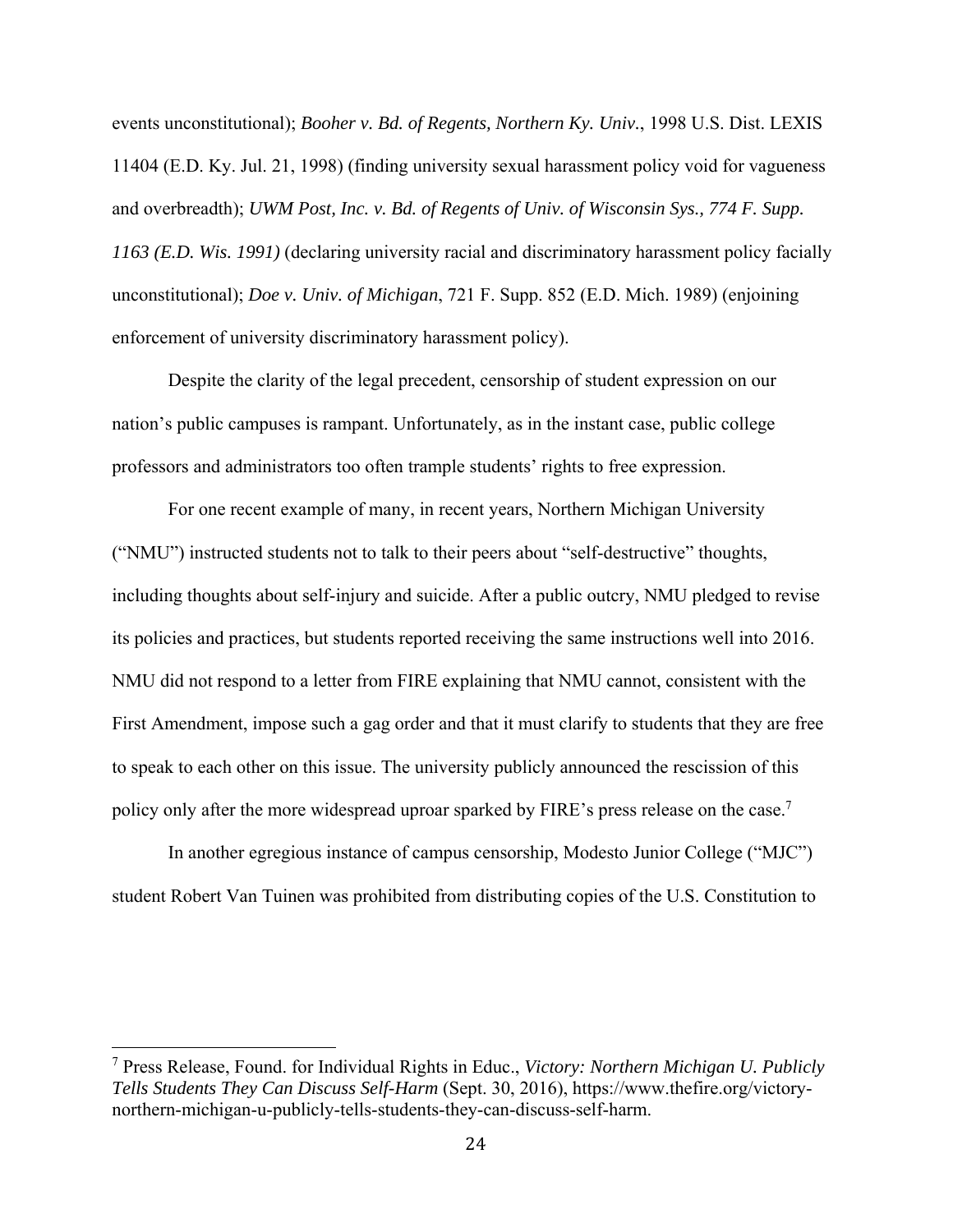his fellow students on September 17, 2013—Constitution Day.<sup>8</sup> Van Tuinen was informed by MJC staff that he was required to fill out an application to use the college's "free speech area" five days in advance.<sup>9</sup> After the college refused to revise its policy, Van Tuinen filed a First Amendment lawsuit.<sup>10</sup> Only after being forced to answer for its censorship in federal court did MJC recognize Van Tuinen's rights, settling the case by abandoning its free speech zone and paying him \$50,000 in February 2014.11

In addition to quarantining expressive activity to isolated areas on campus, public colleges frequently disregard the First Amendment in a misguided attempt to rid campuses of protected expression. This is particularly true when students engage in speech that administrators subjectively deem "unbecoming," illustrating just how dangerous the trial justice's reasoning would be if allowed to stand by this court. For example, in October 2012, State University of New York College at Oswego journalism student Alex Myers wrote about the university's men's hockey coach, Ed Gosek, for a class assignment. Myers asked rival coaches their honest opinion of Gosek over email; in reply, Cornell University's coach told Myers that his request was "offensive."12 Myers apologized, clarifying that he intended to convey that he was not writing a

<sup>8</sup> Nan Austin, *MJC halt of Constitution handout lands on YouTube*, MODESTO BEE, Sep. 19, 2013, *available at* http://www.modbee.com/2013/09/19/2930225/mjc-halt-of-constitutionhandout.html.

<sup>9</sup> *See* Nan Austin, *MJC student files freedom of speech lawsuit against college*, MODESTO BEE, Oct. 10, 2013, *available at* http://www.modbee.com/2013/10/10/2968629/mjc-student-filesfreedom-of-speech.html.

<sup>10</sup> *Van Tuinen v. Yosemite Cmty. Coll. Dist.*, No. 1:13-at-00729 (E.D. Cal. filed Oct. 10, 2013). 11 Jessica Chasmar, *Calif. college student wins \$50K settlement in free speech case*, WASH. TIMES, Feb. 26, 2014, *available at* 

http://www.washingtontimes.com/news/2014/feb/26/california-college-student-wins-50ksettlement-fre.

<sup>12</sup> Barry Petchesky, *University Suspends Journalism Student For Asking Questions For A Class Assignment*, GAWKER (Nov. 10, 2012, 12:05 PM), http://gawker.com/5959439/universitysuspends-journalism-student-for-asking-questions-for-a-class-assignment.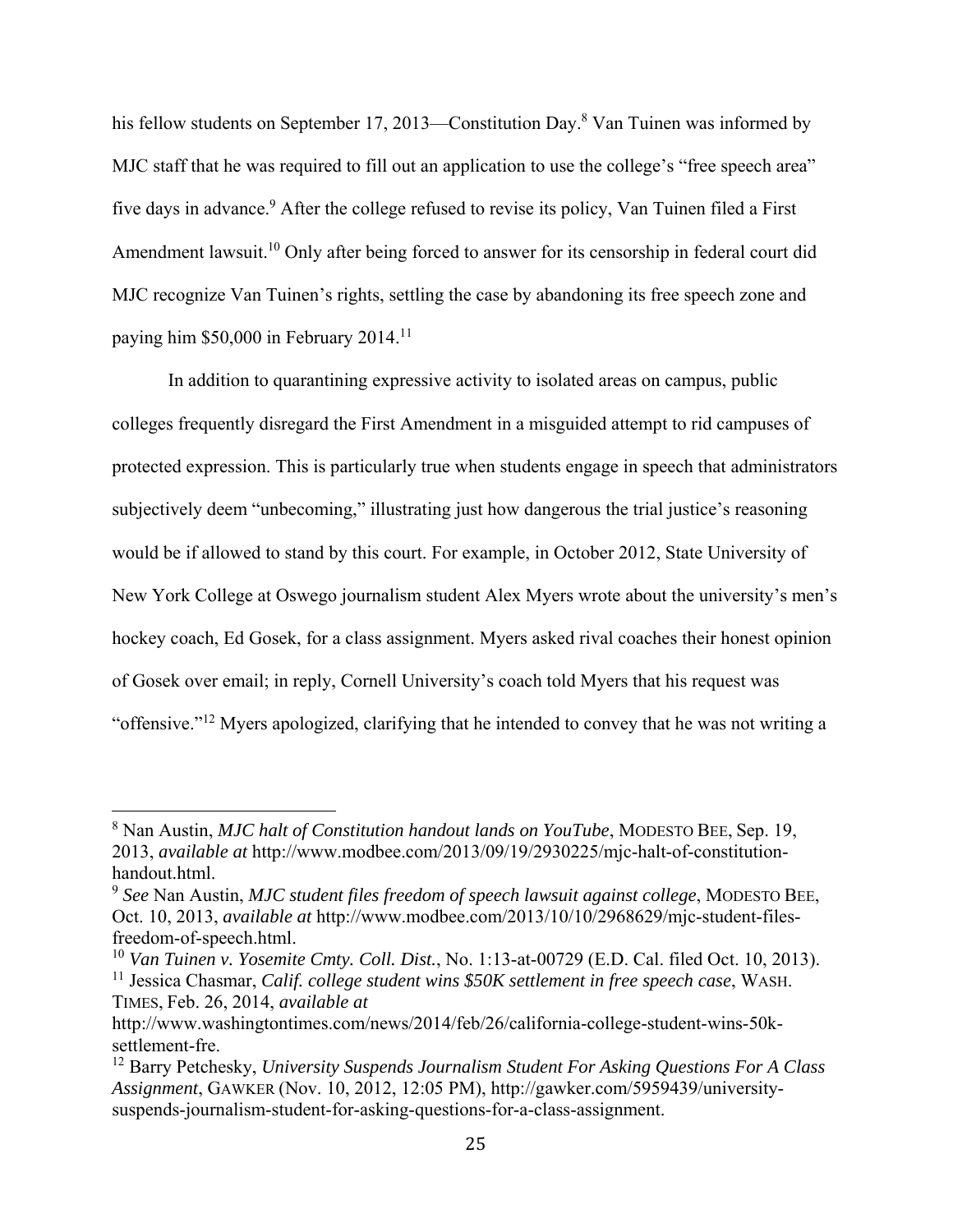"puff piece."13 For this exchange, Myers was charged with "disruptive behavior," placed on interim suspension, ordered to vacate his dormitory, and banned from campus.<sup>14</sup> After FIRE informed Oswego that Myers' email constituted protected speech,<sup>15</sup> the charges were dropped.<sup>16</sup> Were the trial justice's rationale adopted, Oswego could justify its otherwise unconstitutional punishment of Myers' speech by invoking a subjective interpretation of journalistic standards of professionalism.

These recent examples are blatant First Amendment violations, prohibited by decades of precedent, but they represent just a few of the incidents reported to FIRE in recent years.17 The trial justice's opinion, if allowed to stand, would grant administrators in Rhode Island vast discretion to censor critical, dissenting, joking, or merely inconvenient speech simply by citing vague, subjective "professional standards." This result would be disastrous for student speech.

# **B. This Court Must Act to Protect the First Amendment Rights of Public College Students.**

The routine infringement of student First Amendment rights is having a profound and devastating impact on campus inquiry. In a 2010 survey, the Association of American Colleges and Universities found that just 30 percent of students agree that it is safe to hold unpopular

 

http://www.syracuse.com/news/index.ssf/2012/11/how an email to three college.html. <sup>17</sup> *See* Greg Lukianoff, UNLEARNING LIBERTY: CAMPUS CENSORSHIP AND THE END OF AMERICAN DEBATE (2012).

<sup>13</sup> William Creeley, *Journalism Student Suspended for Offending Hockey Coaches*, HUFFINGTON POST (Nov. 14, 2012, 11:06 AM), http://www.huffingtonpost.com/will-creeley/suny-oswegojournalism-alex-myer\_b\_2121906.html.

<sup>14</sup> Glenn Coin, *SUNY Oswego president "heart sick" over case of student suspended for misrepresentation*, SYRACUSE ONLINE (Nov. 16, 2012, 3:23 PM), *available at* http://www.syracuse.com/news/index.ssf/2012/11/suny\_oswego\_president\_heartsic.html.

<sup>&</sup>lt;sup>15</sup> See Letter from Peter Bonilla to State University of New York at Oswego President Deborah

F. Stanley, Oct. 26, 2012, *available at* http://thefire.org/article/15094.html.

<sup>16</sup> Glenn Coin, *How an email to three college coaches led to a near suspension for SUNY Oswego student*, SYRACUSE ONLINE (Nov. 13, 2012, 8:24 AM), *available at*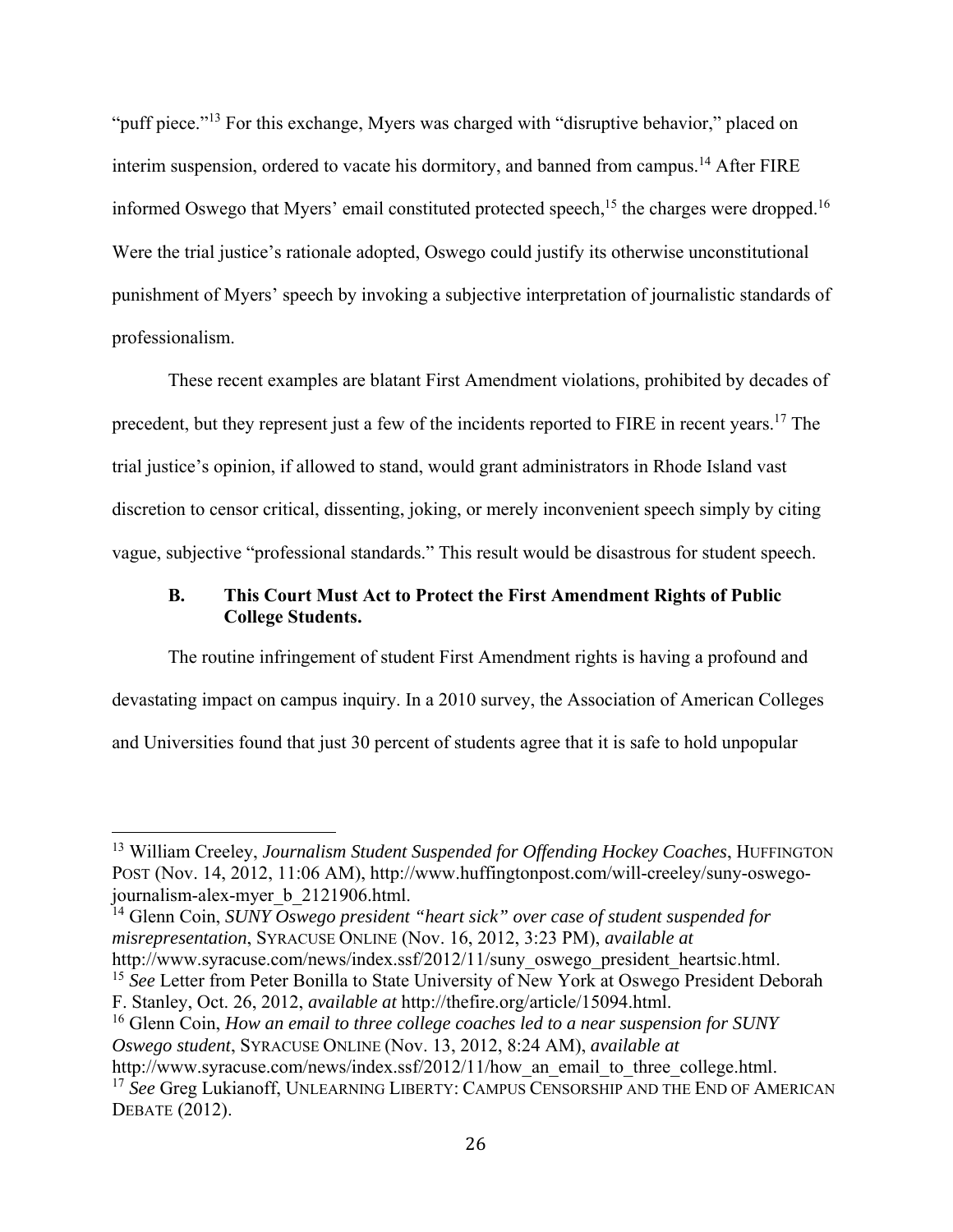views on campus.18 As discussed above, the Supreme Court has continually and consistently emphasized that the freedom for students to explore and express ideas is vital to the health of our democracy. *Sweezy*, 354 U.S. at 250. In the instant case, Rhode Island College—like too many colleges nationwide—decided to ignore long-established law. This Court must remind Rhode Island College that respecting the First Amendment is not optional.

Colleges and universities nationwide are closely watching this case. If the trial justice's error is allowed to stand, would-be censors at colleges across the country will be emboldened to silence merely dissenting, unwanted, unpopular, or unpleasant student speech by emulating RIC's shameful end-run around the First Amendment. If faced with a choice between respecting a student's right to freedom of expression or expelling her, a public college administrator will recall this erroneous result and conclude that punishment is permissible—as long as it is justified by reference to "professional guidelines." Given the Supreme Court's repeated and emphatic recognition of the importance of student civil liberties, this is precisely the wrong result, and we are at risk of the exact result the Court warned of in *Sweezy*: that "our civilization will stagnate and die." 354 U.S. at 250.

The right to speak one's mind without fear of official reprisal for transgressing vague and subjective standards should be beyond question on an American public campus. Because today's students are tomorrow's leaders, protecting this right is of paramount importance to our nation as a whole. For these reasons, the trial justice's meager understanding of the expressive rights of public college students must be reversed and remanded.

 $18$  ERIC L. DEY, MOLLY C. OTT, MARY ANTONAROS, CASSIE L. BARNHARDT & MATTHEW A. HOLSAPPLE, ENGAGING DIVERSE VIEWPOINTS: WHAT IS THE CAMPUS CLIMATE FOR PERSPECTIVE-TAKING? (Washington, D.C.: Association of American Colleges and Universities, 2010), *available at*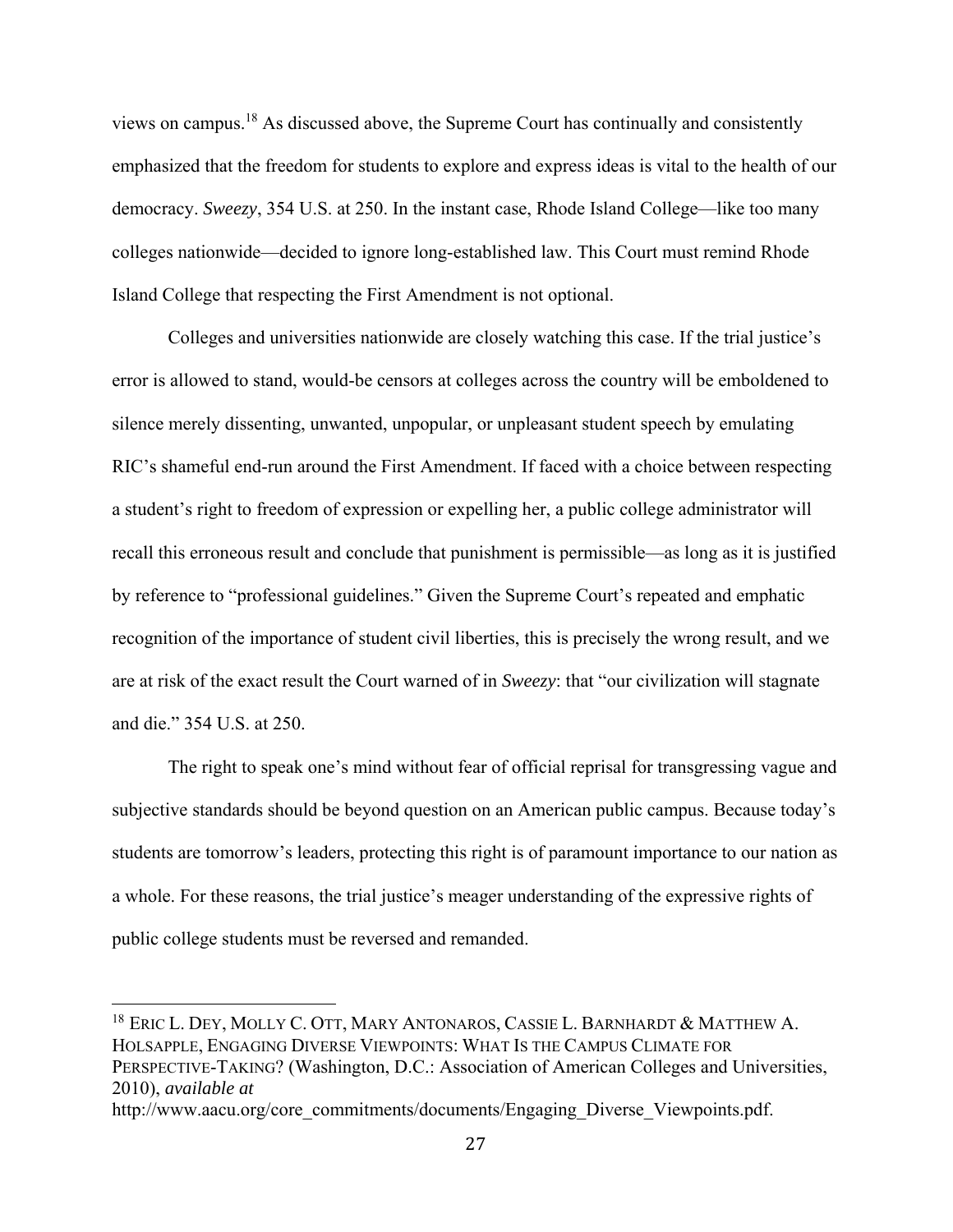**C. Ensuring Students' Freedom to Enjoy Their First Amendment Rights Requires a Denial of Qualified Immunity, Which Will Provide Clarity and Predictability to Students, Professors, and Administrators on Public College Campuses.** 

Students' First Amendment rights will be respected only if this Court sends an unequivocal message to colleges and universities that RIC's disparate treatment of Felkner based on his viewpoints is untenable under well-established and longstanding law. Accordingly, this Court should reject the defense of qualified immunity.

Granting qualified immunity to Defendants would muddle and distort the law in an area where the Supreme Court has spoken with unmistakable clarity. By protecting government officials from frivolous litigation, qualified immunity provides predictability and certainty for these officials in the performance of their official duties. *Harlow v. Fitzgerald*, 457 U.S. 800, 807 (1982). This doctrine also provides a clear avenue for those seeking a remedy when overzealous government officials violate their clearly established constitutional rights. *See id*. In an area where courts have consistently denied qualified immunity to defendants,<sup>19</sup> a grant of qualified immunity here will harm the ability of students, professors, and administrations at public colleges to determine the contours of First Amendment rights.

The importance of providing public colleges and their students with clarity is paramount when the First Amendment freedoms are at stake. This is because "[t]he vigilant protection of constitutional freedoms is nowhere more vital than in the community of American schools." *Shelton*, 364 U.S. at 487. The fundamental necessity of First Amendment rights on public college campuses should make courts particularly wary about allowing colleges to shield

<sup>19</sup> Azhar Majeed, *Putting Their Money Where Their Mouth Is: The Case for Denying Qualified Immunity to University Administrators for Violating Students' Speech Rights*, 8 CARDOZO PUB. L. Pol'y & ETHIC $\Box$  J. 515 (2010) (listing cases where public college and university officials were denied qualified immunity when they violated students' First Amendment rights).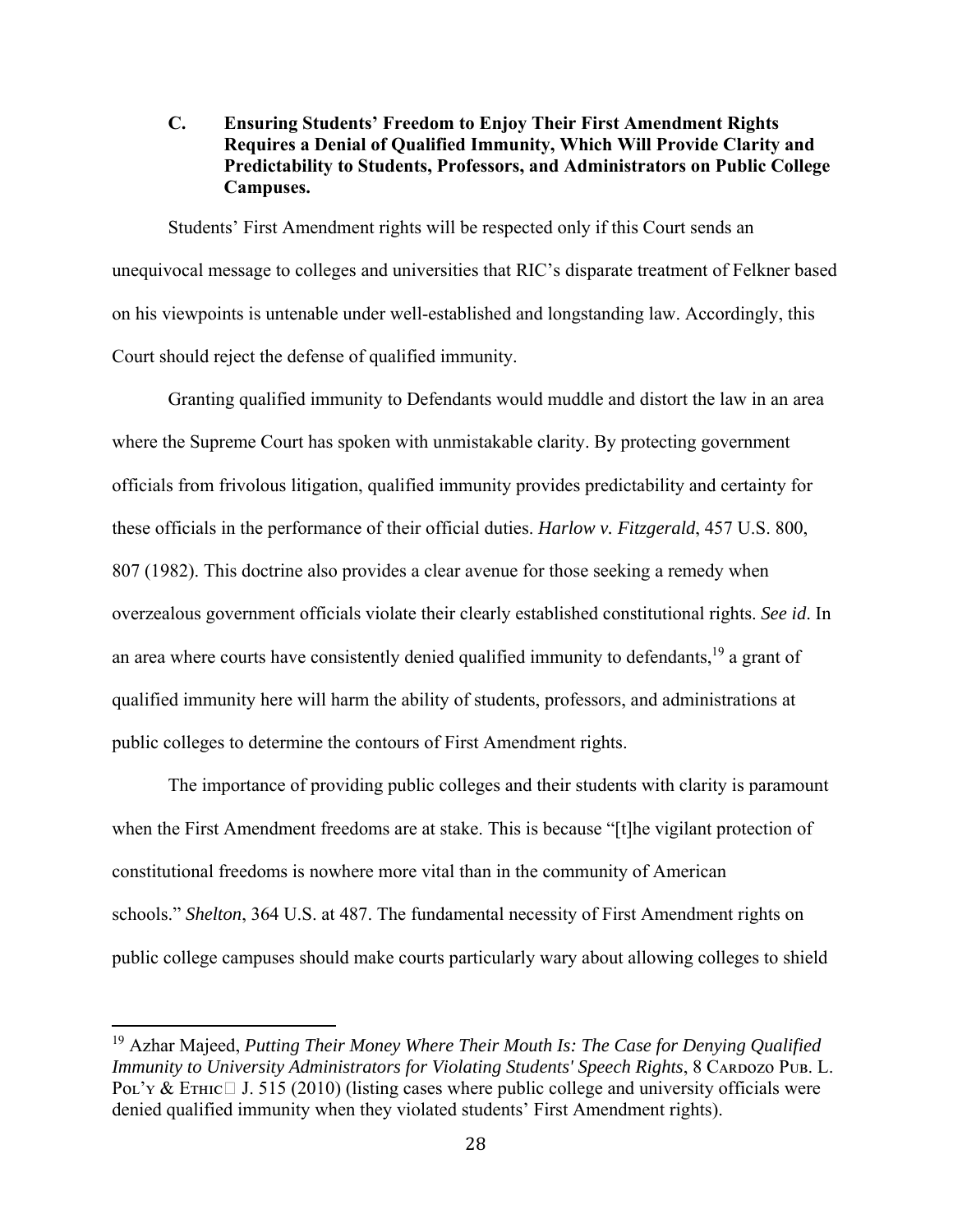themselves from liability via qualified immunity when they have violated these rights. As the Supreme Court wrote in *Sweezy*, "The essentiality of freedom in the community of American universities is almost self-evident." 354 U.S. at 250.

The Supreme Court further wrote in *Healy*, "The college classroom with its surrounding environs is peculiarly the 'marketplace of ideas,' and we break no new constitutional ground in reaffirming this Nation's dedication to safeguarding academic freedom." 408 U.S. at 180–81 (citing *Keyishian*, 385 U.S. at 603). Nearly 60 years after *Sweezy*'s warnings of the dire consequences of censorship, and with decades of jurisprudence reaffirming students' First Amendment rights, the essentiality of robust freedom of expression on college campuses is evident.

To avoid chilling protected expression on college campuses; refrain from compelling individuals to engage in public speech against their beliefs; deter the repeated violation of students' rights; and provide clear rules for students, professors, and administrators to follow, this Court should adhere to the consensus of Supreme Court authority by finding that qualified immunity does not apply. A contrary ruling would break with decades of precedent and disrespect the profound importance accorded by courts to student free speech.